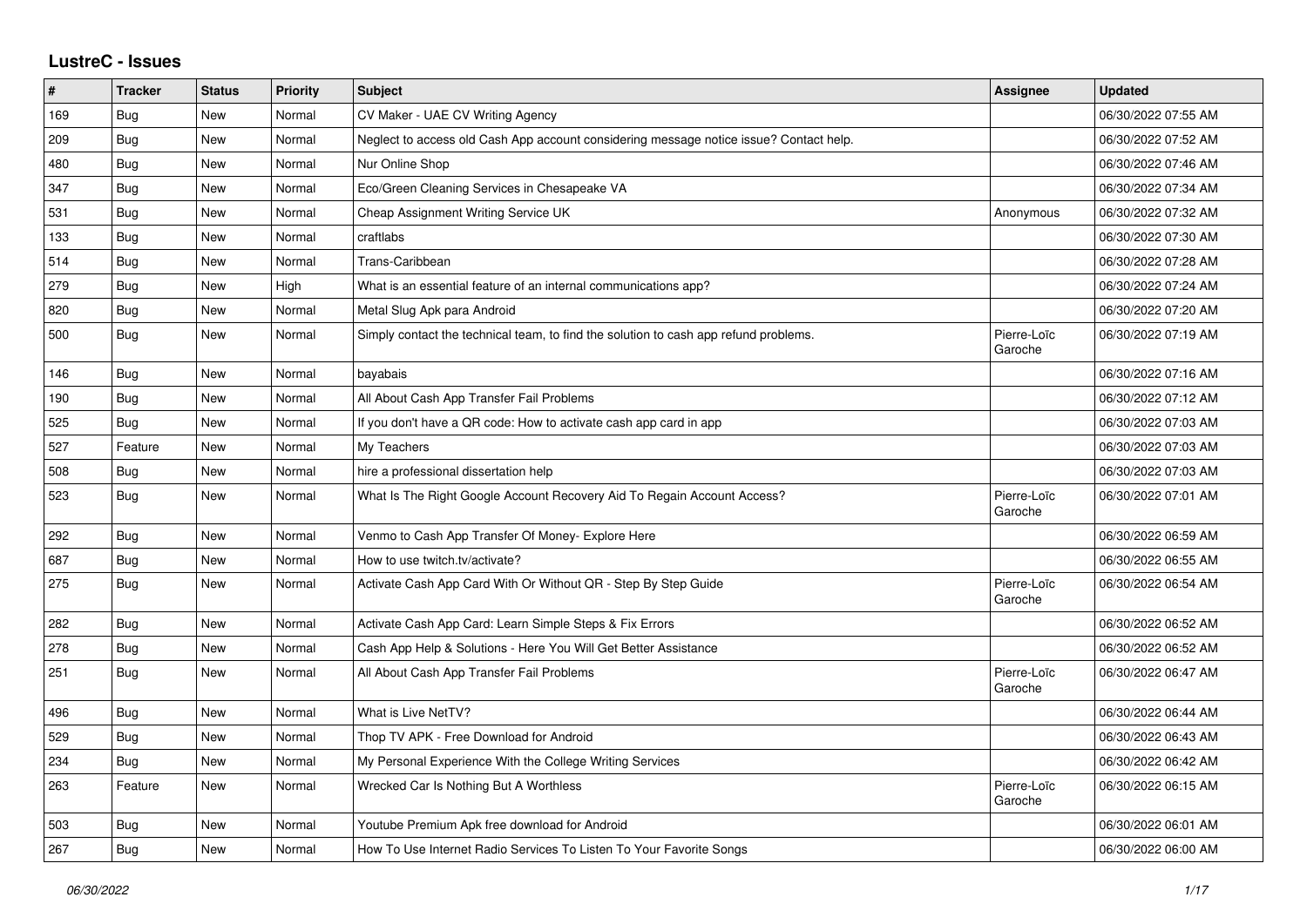| $\pmb{\#}$ | <b>Tracker</b> | <b>Status</b> | Priority | <b>Subject</b>                                                                           | <b>Assignee</b>        | <b>Updated</b>      |
|------------|----------------|---------------|----------|------------------------------------------------------------------------------------------|------------------------|---------------------|
| 120        | <b>Bug</b>     | New           | Normal   | ghfjtkx                                                                                  | Pierre-Loïc<br>Garoche | 06/30/2022 05:58 AM |
| 331        | <b>Bug</b>     | New           | Normal   | Water Extraction Services in Norfolk VA                                                  |                        | 06/30/2022 05:51 AM |
| 168        | <b>Bug</b>     | New           | Normal   | UFC 256 Live Stream Online                                                               |                        | 06/30/2022 05:33 AM |
| 488        | Bug            | New           | Normal   | Quick solution to solve cash app dispute by the technical team                           |                        | 06/30/2022 05:22 AM |
| 498        | <b>Bug</b>     | New           | Normal   | Téléchargeur SoundCloud : SoundCloud en Mp3                                              | Christophe<br>Garion   | 06/30/2022 05:13 AM |
| 218        | Bug            | New           | Normal   | Popular Educational trends                                                               |                        | 06/30/2022 05:12 AM |
| 1132       | Bug            | New           | Normal   | Registration process on Huobi                                                            |                        | 06/30/2022 05:10 AM |
| 499        | Feature        | New           | Normal   | Discover The Premium Features Of Spotify Mod Apk                                         |                        | 06/30/2022 04:57 AM |
| 181        | Bug            | New           | Normal   | <b>Healthcare Custom Writing Services</b>                                                |                        | 06/30/2022 04:57 AM |
| 735        | <b>Bug</b>     | New           | Normal   | A quick fix of how to get money back from cash app stocks                                |                        | 06/30/2022 04:56 AM |
| 699        | <b>Bug</b>     | New           | Normal   | Would you be able to utilize Cash App Twitch?                                            |                        | 06/30/2022 04:55 AM |
| 513        | <b>Bug</b>     | New           | Normal   | Unlock cash app account using the easy steps:                                            | Anonymous              | 06/30/2022 04:54 AM |
| 777        | <b>Bug</b>     | New           | Normal   | Obtain driving instructions using Google Maps.                                           |                        | 06/30/2022 04:52 AM |
| 575        | Feature        | New           | Low      | cheap jordan replicas for sale                                                           | Pierre-Loïc<br>Garoche | 06/30/2022 04:48 AM |
| 197        | <b>Bug</b>     | <b>New</b>    | Normal   | SBL JABORANDI PLUS HAIR OIL - COMPLETE SCALP CARE (100ML)                                |                        | 06/30/2022 04:40 AM |
| 501        | Bug            | New           | Normal   | How Do I Annihilate Cash App Transfer Failed Problems Effectively                        | Pierre-Loïc<br>Garoche | 06/30/2022 04:35 AM |
| 493        | Feature        | New           | High     | chainsaw dance                                                                           |                        | 06/30/2022 04:35 AM |
| 724        | <b>Bug</b>     | New           | Normal   | Dial Chime Customer support number for a quick response                                  |                        | 06/30/2022 04:34 AM |
| 487        | <b>Bug</b>     | New           | Normal   | Cheap Fake Dunks                                                                         |                        | 06/30/2022 04:33 AM |
| 478        | Feature        | New           | Normal   | Is it safe to install third-party WhatsApp GB?                                           |                        | 06/30/2022 04:23 AM |
| 316        | Bug            | New           | Normal   | Finden Sie den besten Klingelton für Ihr Telefon                                         |                        | 06/30/2022 04:13 AM |
| 502        | Bug            | New           | Normal   | Les instructions pour définir des sonneries pour iPhone sont simples et faciles à suivre |                        | 06/30/2022 04:04 AM |
| 505        | <b>Bug</b>     | New           | Normal   | www.trendmicro.com/activate                                                              |                        | 06/30/2022 03:57 AM |
| 504        | <b>Bug</b>     | New           | Normal   | A beginner should always look for online Java assignment help!                           |                        | 06/30/2022 03:53 AM |
| 141        | Feature        | New           | Normal   | Something about jerry curly                                                              |                        | 06/30/2022 03:48 AM |
| 219        | <b>Bug</b>     | New           | Normal   | Free Ringtones for Cell Phones.                                                          |                        | 06/30/2022 03:45 AM |
| 74         | <b>Bug</b>     | New           | Normal   | const is not supported inside contract                                                   | Pierre-Loïc<br>Garoche | 06/30/2022 03:27 AM |
| 284        | Bug            | New           | Normal   | All About Cash App Transfer Fail Problems                                                |                        | 06/30/2022 03:26 AM |
| 495        | Bug            | New           | Normal   | Twitch Clip Downloader Download Twitch Clips Online 2021                                 |                        | 06/30/2022 03:25 AM |
| 246        | Bug            | New           | Normal   | The Beast App                                                                            |                        | 06/30/2022 03:17 AM |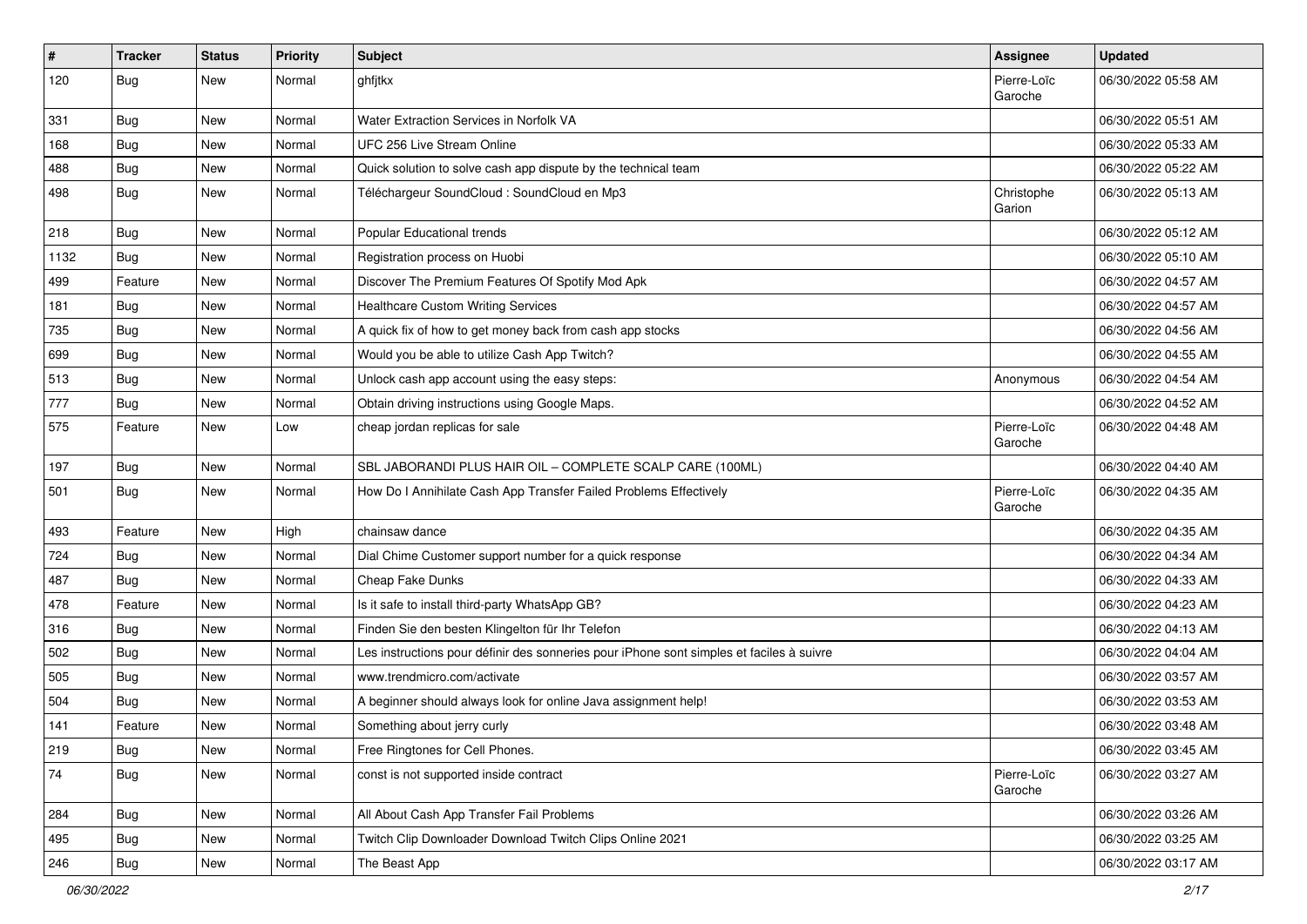| $\vert$ # | <b>Tracker</b> | <b>Status</b> | <b>Priority</b> | <b>Subject</b>                                                                                                                               | <b>Assignee</b>        | <b>Updated</b>      |
|-----------|----------------|---------------|-----------------|----------------------------------------------------------------------------------------------------------------------------------------------|------------------------|---------------------|
| 674       | Bug            | New           | Normal          | The best game in 2021                                                                                                                        | Pierre-Loïc<br>Garoche | 06/30/2022 03:13 AM |
| 228       | <b>Bug</b>     | New           | Normal          | Why Does Cash App Transaction Failed? - Here Is the Answer                                                                                   |                        | 06/30/2022 03:10 AM |
| 248       | <b>Bug</b>     | New           | Normal          | Mobile ringtones and attractiveness ringtones                                                                                                |                        | 06/30/2022 02:54 AM |
| 680       | Feature        | New           | Normal          | Word Jewels 2                                                                                                                                |                        | 06/30/2022 02:36 AM |
| 789       | <b>Bug</b>     | New           | Normal          | Full version                                                                                                                                 |                        | 06/30/2022 02:36 AM |
| 482       | <b>Bug</b>     | New           | Normal          | <b>Text Window</b>                                                                                                                           |                        | 06/30/2022 02:27 AM |
| 261       | <b>Bug</b>     | New           | Normal          | Ringtone Downloads - Easy Ways Come Up With Your Own Ringtones                                                                               |                        | 06/30/2022 02:24 AM |
| 194       | <b>Bug</b>     | New           | Normal          | lace closure wigs                                                                                                                            |                        | 06/30/2022 02:19 AM |
| 247       | Bug            | New           | Normal          | best 4 Channel Amp                                                                                                                           |                        | 06/30/2022 02:19 AM |
| 145       | <b>Bug</b>     | New           | Normal          | abdulbaissagar                                                                                                                               |                        | 06/30/2022 02:17 AM |
| 721       | <b>Bug</b>     | New           | Normal          | Cómo instalar un Mod Apk                                                                                                                     |                        | 06/30/2022 02:08 AM |
| 901       | Feature        | New           | Normal          | good game ever                                                                                                                               |                        | 06/30/2022 01:50 AM |
| 333       | <b>Bug</b>     | New           | Normal          | Mold Removal Services in Norfolk VA                                                                                                          |                        | 06/30/2022 01:23 AM |
| 75        | <b>Bug</b>     | New           | Normal          | exception File "checks/algebraicLoop.ml", line 368, characters 16-22: Assertion failed                                                       |                        | 06/30/2022 01:21 AM |
| 255       | Feature        | New           | Normal          | best doctor for psoriasis                                                                                                                    |                        | 06/30/2022 01:12 AM |
| 126       | Feature        | New           | Normal          | Stussy Air Force 1 replica                                                                                                                   |                        | 06/30/2022 01:11 AM |
| 696       | Bug            | New           | Normal          | How to Install the TuMangaOnline App                                                                                                         |                        | 06/30/2022 01:09 AM |
| 244       | <b>Bug</b>     | New           | Normal          | Quels sont les avantages des stations de radio en ligne.                                                                                     |                        | 06/30/2022 01:07 AM |
| 707       | <b>Bug</b>     | New           | Normal          | Why Accounting Assignments Are Beneficial For The Students?                                                                                  | Pierre-Loïc<br>Garoche | 06/30/2022 01:06 AM |
| 258       | <b>Bug</b>     | New           | Normal          | Fake Nike Dunk High AMBUSH Deep Royal                                                                                                        |                        | 06/30/2022 12:31 AM |
| 183       | <b>Bug</b>     | New           | Normal          | Nursing Assignment Help Online                                                                                                               |                        | 06/30/2022 12:24 AM |
| 589       | <b>Bug</b>     | New           | Normal          | How can I get the cash app phone number of customer support?                                                                                 |                        | 06/30/2022 12:20 AM |
| 180       | Feature        | New           | Normal          | homoeobazaar                                                                                                                                 |                        | 06/30/2022 12:17 AM |
| 281       | Feature        | New           | Normal          | what are the types of Ringtones?                                                                                                             | Anonymous              | 06/30/2022 12:04 AM |
| 76        | <b>Bug</b>     | New           | Normal          | Import error: Load error: imported node real_to_int declared in a regular Lustre file. File "include/conv.lusi", line 1,<br>characters 0-64: |                        | 06/29/2022 11:57 PM |
| 214       | Feature        | New           | Normal          | Five Christmas Apps For Apple Users                                                                                                          |                        | 06/29/2022 11:50 PM |
| 486       | <b>Bug</b>     | New           | Low             | HP Wireless Printer Setup                                                                                                                    | Anonymous              | 06/29/2022 11:48 PM |
| 205       | Bug            | New           | Low             | Mens Designer Glasses                                                                                                                        |                        | 06/29/2022 11:48 PM |
| 175       | Feature        | New           | Normal          | All About Cash App Transfer Fail Problems                                                                                                    |                        | 06/29/2022 11:47 PM |
| 705       | <b>Bug</b>     | New           | Normal          | wuxiaworld                                                                                                                                   |                        | 06/29/2022 11:42 PM |
| 345       | <b>Bug</b>     | New           | Normal          | Stain Protection Services in Chesapeake VA                                                                                                   |                        | 06/29/2022 11:36 PM |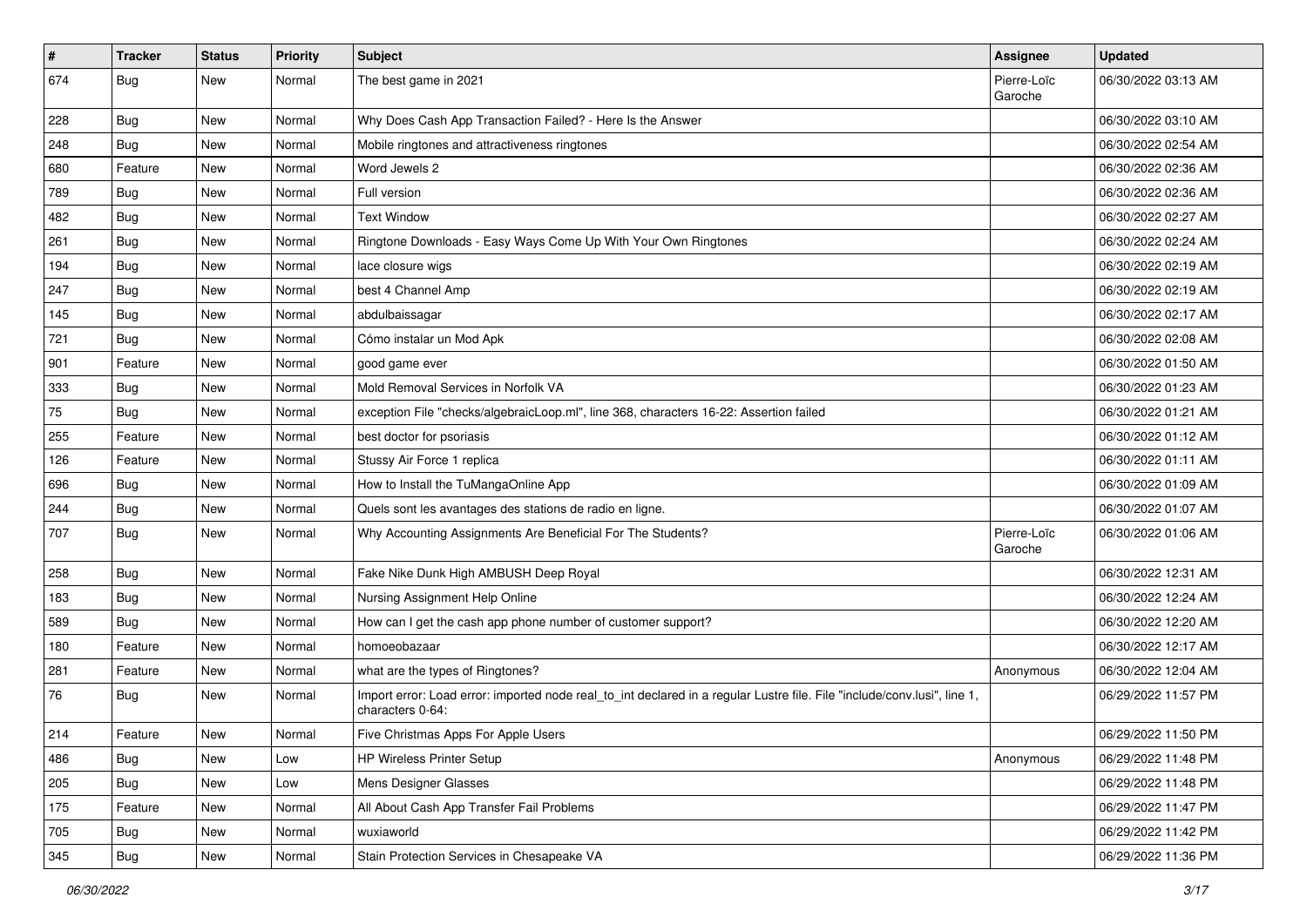| $\vert$ # | <b>Tracker</b> | <b>Status</b> | Priority | <b>Subject</b>                                                                   | Assignee               | <b>Updated</b>      |
|-----------|----------------|---------------|----------|----------------------------------------------------------------------------------|------------------------|---------------------|
| 164       | <b>Bug</b>     | New           | Normal   | dfgbd                                                                            |                        | 06/29/2022 11:36 PM |
| 553       | <b>Bug</b>     | New           | Normal   | Cinema HD APK - Free Movie Enjoyment App on Android                              |                        | 06/29/2022 11:35 PM |
| 143       | Bug            | New           | Normal   | Bob lace front wigs                                                              |                        | 06/29/2022 11:22 PM |
| 623       | <b>Bug</b>     | New           | Normal   | Listen to online radio stations for mobile phones                                |                        | 06/29/2022 11:19 PM |
| 269       | Bug            | New           | Normal   | Is there such a site for app design?                                             | Anonymous              | 06/29/2022 11:19 PM |
| 515       | <b>Bug</b>     | New           | Normal   | Fragment Nike Dunk High Tokyo Fake                                               |                        | 06/29/2022 11:19 PM |
| 759       | <b>Bug</b>     | New           | Normal   | Canon IJ Network Tool                                                            | Pierre-Loïc<br>Garoche | 06/29/2022 11:16 PM |
| 510       | Feature        | New           | Normal   | Fashion                                                                          | Anonymous              | 06/29/2022 11:10 PM |
| 88        | Bug            | New           | Normal   | kind2 output: When for node arguments                                            | Pierre-Loïc<br>Garoche | 06/29/2022 11:10 PM |
| 537       | <b>Bug</b>     | New           | Normal   | Get tech assistance with customer support on ATT Yahoo email login issue.        |                        | 06/29/2022 11:06 PM |
| 664       | Bug            | New           | Normal   | Tea TV Apk Download - The Best Way to Watch Movies Offline                       |                        | 06/29/2022 11:00 PM |
| 811       | <b>Bug</b>     | New           | Normal   | Canon IJ Network Tool                                                            |                        | 06/29/2022 10:59 PM |
| 766       | Bug            | New           | Normal   | Pobreflix Mod APK Review                                                         |                        | 06/29/2022 10:55 PM |
| 136       | Bug            | New           | Normal   | snappow                                                                          |                        | 06/29/2022 10:52 PM |
| 189       | Bug            | New           | Normal   | <b>College Biology Writing Services</b>                                          |                        | 06/29/2022 10:51 PM |
| 506       | <b>Bug</b>     | New           | Normal   | www.trendmicro.com/activate                                                      |                        | 06/29/2022 10:38 PM |
| 719       | <b>Bug</b>     | New           | Normal   | How Do I Send \$5000 Through Cash App Account With Ease?                         |                        | 06/29/2022 10:15 PM |
| 622       | <b>Bug</b>     | New           | Normal   | CheapestMedsShop   100% Safe Medicines Online in UK & AUS.                       |                        | 06/29/2022 10:10 PM |
| 549       | Bug            | New           | Normal   | Radio Luisteren                                                                  |                        | 06/29/2022 10:01 PM |
| 555       | <b>Bug</b>     | New           | Normal   | web design development in hyderabad                                              |                        | 06/29/2022 09:50 PM |
| 150       | <b>Bug</b>     | New           | Normal   | dfgh                                                                             |                        | 06/29/2022 09:47 PM |
| 237       | Feature        | New           | Normal   | HP Printer Assistant Software   Download & Install HP Assistant                  |                        | 06/29/2022 09:37 PM |
| 522       | Feature        | New           | Normal   | Can You Check App Limits, If Cash app won't let me send money?                   |                        | 06/29/2022 09:36 PM |
| 507       | Bug            | New           | Normal   | central.bitdefender.com                                                          |                        | 06/29/2022 09:35 PM |
| 230       | Bug            | New           | Normal   | Add Money To Cash App Card - Auto Cash Apps                                      |                        | 06/29/2022 09:34 PM |
| 604       | <b>Bug</b>     | New           | Normal   | Idle Game Online                                                                 |                        | 06/29/2022 09:21 PM |
| 473       | Bug            | New           | Normal   | Floor Stripping Arlington MA                                                     |                        | 06/29/2022 09:20 PM |
| 257       | <b>Bug</b>     | New           | Normal   | Best latte machines                                                              |                        | 06/29/2022 09:17 PM |
| 490       | Bug            | New           | Normal   | Unlock cash app account by getting quick solutions from the technical executives |                        | 06/29/2022 09:14 PM |
| 788       | <b>Bug</b>     | New           | Normal   | Intro Maker Mod APK                                                              |                        | 06/29/2022 09:13 PM |
| 470       | <b>Bug</b>     | New           | Normal   | Commercial Floor Cleaning Westchester MA                                         |                        | 06/29/2022 09:07 PM |
| 461       | <b>Bug</b>     | New           | Normal   | Germs Removal Medford MA                                                         |                        | 06/29/2022 09:06 PM |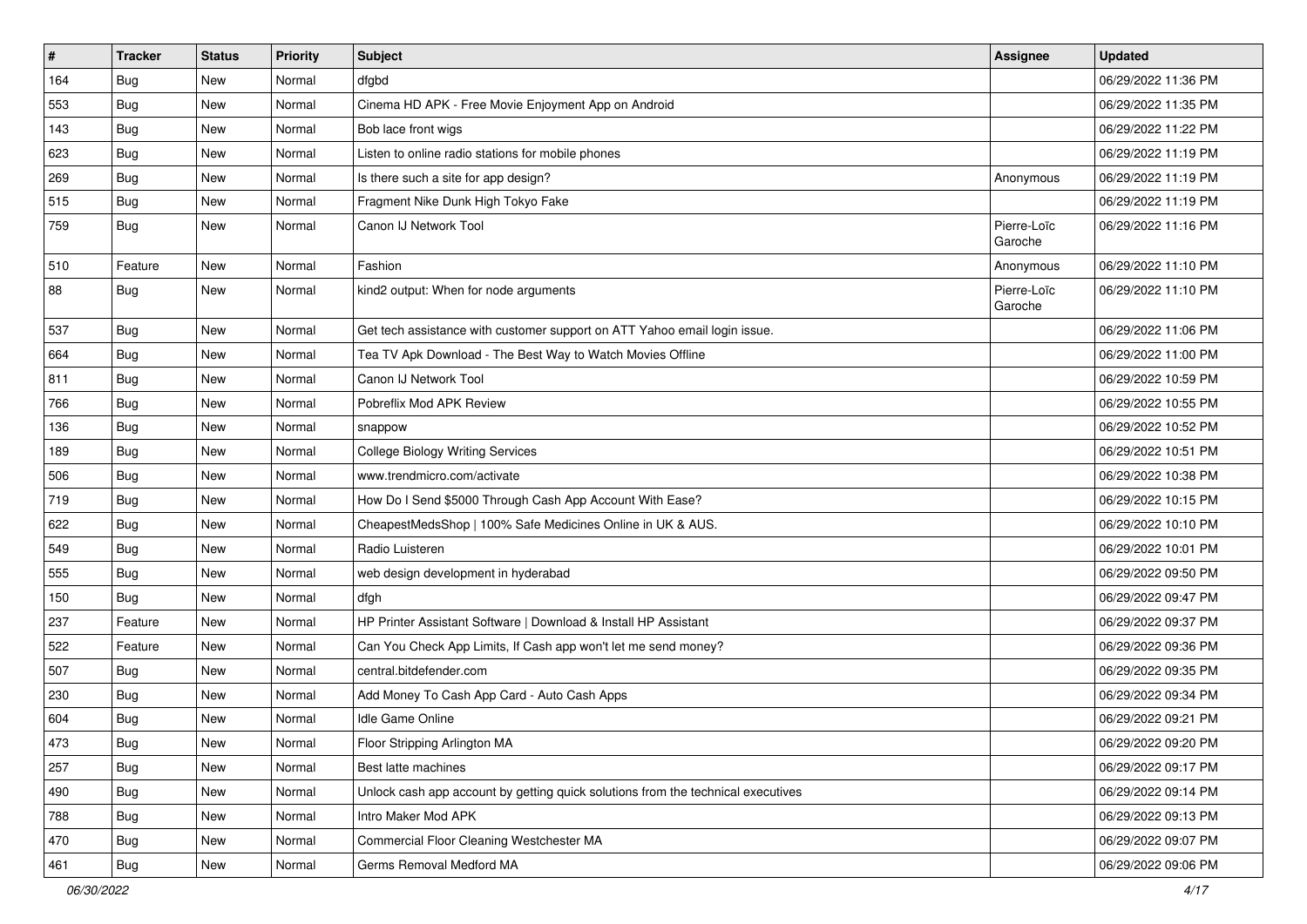| $\vert$ # | <b>Tracker</b> | <b>Status</b> | Priority | <b>Subject</b>                                                               | <b>Assignee</b>        | <b>Updated</b>      |
|-----------|----------------|---------------|----------|------------------------------------------------------------------------------|------------------------|---------------------|
| 489       | <b>Bug</b>     | New           | Normal   | Get cash app refund instantly if sent to the wrong person                    |                        | 06/29/2022 09:03 PM |
| 567       | <b>Bug</b>     | New           | Normal   | Singapore assignment help                                                    |                        | 06/29/2022 09:03 PM |
| 520       | Bug            | New           | Normal   | What Is The Major Role Of Cash.app/Help and Support Page?                    |                        | 06/29/2022 08:57 PM |
| 764       | <b>Bug</b>     | New           | Normal   | What is available to see what I can watch HBO Max?                           |                        | 06/29/2022 08:50 PM |
| 603       | Bug            | New           | Normal   | Premiere gratuito da lista de IPTV                                           |                        | 06/29/2022 08:40 PM |
| 466       | <b>Bug</b>     | New           | Normal   | Floor Stripping Westchester MA                                               |                        | 06/29/2022 08:36 PM |
| 380       | <b>Bug</b>     | New           | Normal   | Moving Services in McLean VA                                                 |                        | 06/29/2022 08:29 PM |
| 662       | <b>Bug</b>     | New           | Normal   | Oreo TV Download - The Easiest Way to Watch Live TV                          |                        | 06/29/2022 08:19 PM |
| 581       | <b>Bug</b>     | New           | Normal   | E-Learning Course Help                                                       |                        | 06/29/2022 08:19 PM |
| 597       | <b>Bug</b>     | New           | Normal   | Universo s / f Download                                                      |                        | 06/29/2022 08:19 PM |
| 492       | <b>Bug</b>     | New           | Normal   | HD Streamz MOD APK v3.5.5 (Keine Werbung)                                    |                        | 06/29/2022 08:18 PM |
| 188       | <b>Bug</b>     | New           | Normal   | Why are university students buying assignments online?                       | Pierre-Loïc<br>Garoche | 06/29/2022 07:57 PM |
| 642       | Bug            | New           | Normal   | thong tin thoi tiet ngay hom nay                                             |                        | 06/29/2022 07:52 PM |
| 312       | <b>Bug</b>     | New           | Normal   | Stain Protection Services in Virginia Beach VA                               |                        | 06/29/2022 07:48 PM |
| 652       | <b>Bug</b>     | New           | Normal   | Sesame Health Benefits                                                       |                        | 06/29/2022 07:46 PM |
| 118       | <b>Bug</b>     | New           | Normal   | golf                                                                         | Anonymous              | 06/29/2022 07:36 PM |
| 799       | Bug            | New           | Normal   | Who Is an ETL Engineer                                                       |                        | 06/29/2022 07:36 PM |
| 712       | Bug            | New           | Normal   | Tips and Tricks                                                              |                        | 06/29/2022 07:26 PM |
| 1131      | Bug            | New           | Normal   | Calculatrice Forex pour calculer les paramètres de la copie des transactions |                        | 06/29/2022 07:24 PM |
| 142       | Feature        | <b>New</b>    | Normal   | About ashimary hair                                                          |                        | 06/29/2022 07:17 PM |
| 616       | Bug            | New           | Normal   | Buy Anavar Tablets   Anavar For Sale in USA, UK & Australia                  |                        | 06/29/2022 07:00 PM |
| 115       | <b>Bug</b>     | New           | Normal   | NFL LIVE STREAM                                                              |                        | 06/29/2022 07:00 PM |
| 922       | <b>Bug</b>     | New           | Normal   | Why Is The Need For Assignment Writing Services?                             |                        | 06/29/2022 06:48 PM |
| 658       | <b>Bug</b>     | New           | Normal   | Watermelon Nutrition Facts And Health Benefits                               |                        | 06/29/2022 06:46 PM |
| 151       | Feature        | New           | Normal   | Law Essay Writing Service - Assignments Planet                               |                        | 06/29/2022 06:45 PM |
| 578       | Feature        | New           | High     | Derrick Gore                                                                 | Pierre-Loïc<br>Garoche | 06/29/2022 06:45 PM |
| 678       | Bug            | New           | Normal   | How to be a winner in buidnow gg                                             |                        | 06/29/2022 06:31 PM |
| 551       | <b>Bug</b>     | New           | Normal   | Why Do Students Need Online Best Dissertation Writing Services?              |                        | 06/29/2022 06:30 PM |
| 701       | Bug            | New           | Normal   | Why Law Essay Helper UK is Necessary?                                        |                        | 06/29/2022 06:29 PM |
| 253       | <b>Bug</b>     | New           | Normal   | Florence Lawrence                                                            |                        | 06/29/2022 06:22 PM |
| 119       | <b>Bug</b>     | New           | Normal   | klhjigyu                                                                     |                        | 06/29/2022 06:19 PM |
| 767       | Bug            | New           | Normal   | apkmod                                                                       |                        | 06/29/2022 06:15 PM |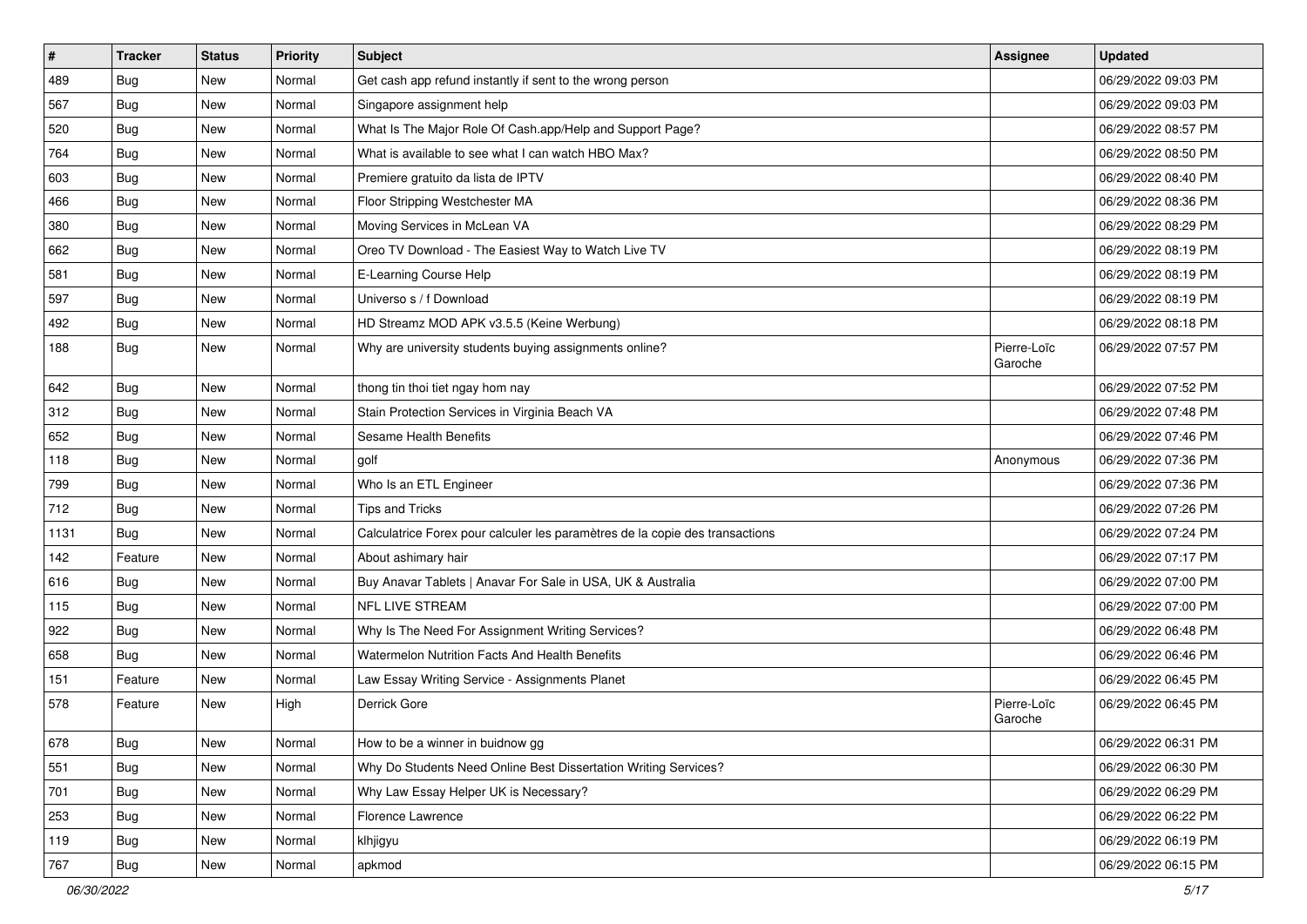| $\pmb{\#}$ | <b>Tracker</b> | <b>Status</b> | <b>Priority</b> | <b>Subject</b>                                                                                                                                                                                                                                                        | <b>Assignee</b>        | <b>Updated</b>      |
|------------|----------------|---------------|-----------------|-----------------------------------------------------------------------------------------------------------------------------------------------------------------------------------------------------------------------------------------------------------------------|------------------------|---------------------|
| 475        | Bug            | <b>New</b>    | Normal          | Floor Cleaning Arlington MA                                                                                                                                                                                                                                           |                        | 06/29/2022 05:53 PM |
| 573        | Bug            | New           | Normal          | Experimente lo mejor en la aplicación Apk de juegos gratis                                                                                                                                                                                                            |                        | 06/29/2022 05:48 PM |
| 92         | Bug            | <b>New</b>    | High            | expression should have been normalized in EMF backend                                                                                                                                                                                                                 | Pierre-Loïc<br>Garoche | 06/29/2022 05:44 PM |
| 153        | Bug            | <b>New</b>    | Normal          | urgent loan online                                                                                                                                                                                                                                                    | Christophe<br>Garion   | 06/29/2022 05:43 PM |
| 132        | Bug            | <b>New</b>    | Normal          | concrete-everything                                                                                                                                                                                                                                                   |                        | 06/29/2022 05:41 PM |
| 771        | Bug            | New           | Normal          | united airlines baggage policy                                                                                                                                                                                                                                        |                        | 06/29/2022 05:39 PM |
| 1069       | Bug            | New           | Normal          | how to get cash app support phone number 24*7 available                                                                                                                                                                                                               |                        | 06/29/2022 05:37 PM |
| 264        | <b>Bug</b>     | New           | Normal          | We Buy Your Unwanted Car                                                                                                                                                                                                                                              | Corentin<br>Lauverjat  | 06/29/2022 05:36 PM |
| 624        | Bug            | <b>New</b>    | Normal          | Use go with the Driving Directions for your go                                                                                                                                                                                                                        |                        | 06/29/2022 05:22 PM |
| 516        | <b>Bug</b>     | New           | Normal          | Does Cash App Help To Get Cash App Refund Without Any Interruption?                                                                                                                                                                                                   |                        | 06/29/2022 05:12 PM |
| 628        | Bug            | New           | Normal          | CV reviewing services!                                                                                                                                                                                                                                                |                        | 06/29/2022 05:09 PM |
| 657        | Bug            | New           | Normal          | <b>Coconut Nutrition Facts And Health Benefits</b>                                                                                                                                                                                                                    |                        | 06/29/2022 05:05 PM |
| 140        | Bug            | New           | Normal          | sugarbalanceusa                                                                                                                                                                                                                                                       |                        | 06/29/2022 04:56 PM |
| 491        | Feature        | New           | Normal          | Automatically download and paste Reddit wallpapers into Windows                                                                                                                                                                                                       |                        | 06/29/2022 04:55 PM |
| 782        | <b>Bug</b>     | <b>New</b>    | Normal          | Comment faire une sonnerie téléphonique                                                                                                                                                                                                                               |                        | 06/29/2022 04:47 PM |
| 803        | Feature        | New           | High            | Ketamine Online Store                                                                                                                                                                                                                                                 | Pierre-Loïc<br>Garoche | 06/29/2022 04:38 PM |
| 572        | Feature        | <b>New</b>    | Normal          | New features of WhatsApp Plus on Android phones                                                                                                                                                                                                                       | Pierre-Loïc<br>Garoche | 06/29/2022 04:10 PM |
| 481        | Bug            | <b>New</b>    | Normal          | Nur Online Shop                                                                                                                                                                                                                                                       |                        | 06/29/2022 03:52 PM |
| 772        | Bug            | New           | Normal          | united airlines baggage policy                                                                                                                                                                                                                                        |                        | 06/29/2022 03:40 PM |
| 289        | Bug            | New           | Normal          | Recover Yahoo Mail Forgotten Password - Explore Kanata Chinese                                                                                                                                                                                                        |                        | 06/29/2022 03:35 PM |
| 593        | <b>Bug</b>     | New           | Normal          | Eiffel Spark Ultimate C2 SN series is a fully synthetic range of advanced performance engine oils blended in high<br>performance fully synthetic (PAO – polyalphaolefin) basestocks fortified with advanced technology additive<br>system, specifically formulated to |                        | 06/29/2022 03:34 PM |
| 534        | Bug            | <b>New</b>    | Normal          | Know how to initiate cash app refund by contacting the technical team                                                                                                                                                                                                 | Pierre-Loïc<br>Garoche | 06/29/2022 03:23 PM |
| 497        | Bug            | <b>New</b>    | Normal          | Fake Nike Dunk Low Off-White Lot 50                                                                                                                                                                                                                                   |                        | 06/29/2022 03:23 PM |
| 717        | <b>Bug</b>     | New           | Normal          | Disney Plus Apk - Watch Movies and TV Shows on Your Device                                                                                                                                                                                                            |                        | 06/29/2022 03:10 PM |
| 592        | Bug            | New           | Normal          | Deezer Premium APK - Baixe músicas de qualquer lugar do mundo de graça                                                                                                                                                                                                |                        | 06/29/2022 03:10 PM |
| 694        | Bug            | New           | Normal          | How to Get Guidance On How To Cash App Withdrawal Limit?                                                                                                                                                                                                              | Christophe<br>Garion   | 06/29/2022 03:09 PM |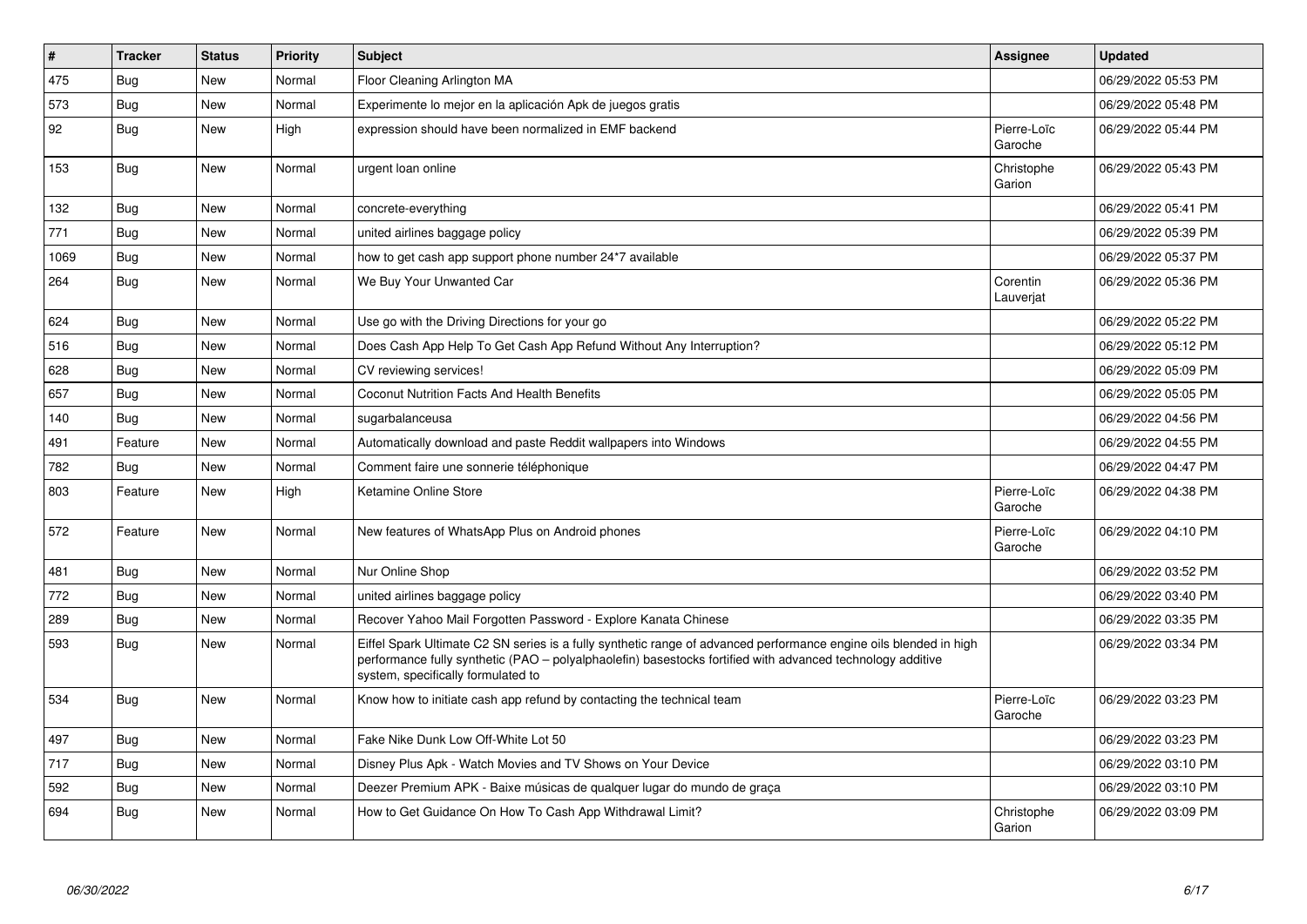| $\vert$ # | <b>Tracker</b> | <b>Status</b> | <b>Priority</b> | Subject                                                                       | Assignee               | <b>Updated</b>      |
|-----------|----------------|---------------|-----------------|-------------------------------------------------------------------------------|------------------------|---------------------|
| 582       | Bug            | New           | Normal          | Cash App Won't Let Me Send Money If There Is A Low Balance Available          | Pierre-Loïc<br>Garoche | 06/29/2022 03:01 PM |
| 321       | <b>Bug</b>     | New           | Normal          | Tile & Grout Cleaning Services in Virginia Beach VA                           |                        | 06/29/2022 02:55 PM |
| 336       | <b>Bug</b>     | New           | Normal          | Tile & Grout Cleaning Services in Norfolk VA                                  |                        | 06/29/2022 02:50 PM |
| 521       | Feature        | New           | Normal          | Check out the Cash app Card balance for an overdraft.                         | Pierre-Loïc<br>Garoche | 06/29/2022 02:34 PM |
| 561       | Bug            | New           | Normal          | Enjoy the Full YouTube Premium Experience With YouTube Premium Membership     |                        | 06/29/2022 02:18 PM |
| 601       | Bug            | New           | Normal          | Best Essay Writing Service UK                                                 | Pierre-Loïc<br>Garoche | 06/29/2022 01:57 PM |
| 155       | Bug            | New           | Normal          | Cant access my cash app account                                               | Pierre-Loïc<br>Garoche | 06/29/2022 01:55 PM |
| 211       | <b>Bug</b>     | New           | Normal          | Problem in Cash App rebate? Call Cash App customer service number for help.   |                        | 06/29/2022 01:49 PM |
| 599       | <b>Bug</b>     | New           | Normal          | Do you know how to delete cash app account from your computer?                |                        | 06/29/2022 01:49 PM |
| 783       | <b>Bug</b>     | New           | Normal          | How Do I Determine The Reasons And Solutions To Fix Cash App Transfer Failed? |                        | 06/29/2022 01:42 PM |
| 718       | <b>Bug</b>     | New           | High            | Solve Complex Accounting Assignments                                          | Hamza<br>Bourbouh      | 06/29/2022 01:20 PM |
| 536       | Bug            | New           | Normal          | How to check the balance on the cash app card                                 | Hamza<br>Bourbouh      | 06/29/2022 01:17 PM |
| 559       | Bug            | New           | High            | What Are Permission For Applications like Facebook Sending MMS?               |                        | 06/29/2022 01:15 PM |
| 557       | Feature        | New           | Normal          | <b>Business Law Assignment Help</b>                                           |                        | 06/29/2022 01:12 PM |
| 519       | <b>Bug</b>     | New           | Normal          | Are you finding online UK Assignment writers?                                 |                        | 06/29/2022 01:01 PM |
| 1077      | <b>Bug</b>     | New           | Normal          | Les excellentes façons d'utiliser ces images                                  |                        | 06/29/2022 12:54 PM |
| 285       | <b>Bug</b>     | New           | Normal          | Have you ever written an essay?                                               |                        | 06/29/2022 12:45 PM |
| 157       | Bug            | New           | Normal          | Forget cash app pin                                                           |                        | 06/29/2022 12:43 PM |
| 774       | Bug            | New           | Normal          | Follow proper initiatives                                                     |                        | 06/29/2022 12:34 PM |
| 243       | Feature        | New           | Normal          | Reconstruir la pandilla de la mafia en Gangstar Vegas MOD APK                 |                        | 06/29/2022 12:33 PM |
| 512       | Bug            | New           | Normal          | The Importance Of Using Custom Writing Services                               |                        | 06/29/2022 12:33 PM |
| 612       | Bug            | New           | Normal          | Luxury Slingshot Rental                                                       |                        | 06/29/2022 12:15 PM |
| 161       | <b>Bug</b>     | New           | Normal          | dfdrtyuio                                                                     |                        | 06/29/2022 12:00 PM |
| 677       | <b>Bug</b>     | New           | Normal          | Logo Design Services Near Me                                                  |                        | 06/29/2022 11:58 AM |
| 661       | Bug            | New           | Normal          | Turbo VPN MOD APK Download                                                    |                        | 06/29/2022 11:57 AM |
| 586       | <b>Bug</b>     | New           | Normal          | Best Modifications For Your Mobile Phone                                      |                        | 06/29/2022 11:54 AM |
| 542       | <b>Bug</b>     | New           | Normal          | Web N Logo Design                                                             |                        | 06/29/2022 11:42 AM |
| 554       | <b>Bug</b>     | New           | Normal          | XvideoStudio Video Editor APK Free Download on TechToDown                     |                        | 06/29/2022 11:31 AM |
| 217       | Bug            | New           | Normal          | How this service matter most?                                                 |                        | 06/29/2022 11:28 AM |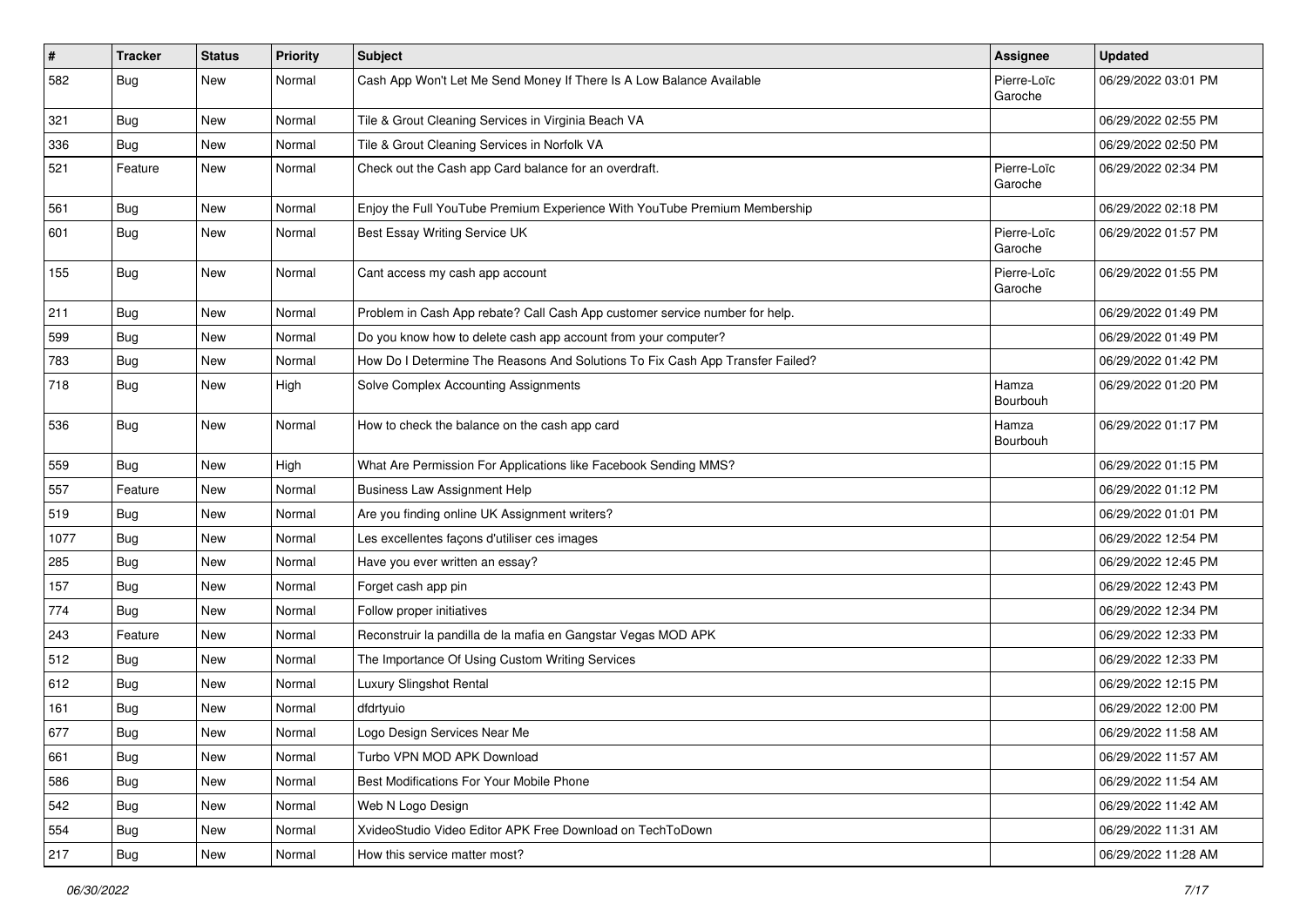| $\pmb{\#}$ | <b>Tracker</b> | <b>Status</b> | Priority | <b>Subject</b>                                                                                          | <b>Assignee</b>        | <b>Updated</b>      |
|------------|----------------|---------------|----------|---------------------------------------------------------------------------------------------------------|------------------------|---------------------|
| 1018       | <b>Bug</b>     | New           | Normal   | So erhalten Sie ein kostenloses Hörbuch                                                                 |                        | 06/29/2022 11:27 AM |
| 352        | Bug            | New           | Normal   | Tile & Grout Cleaning Services in Chesapeake VA                                                         |                        | 06/29/2022 11:19 AM |
| 509        | Feature        | New           | Normal   | Fashion                                                                                                 | Anonymous              | 06/29/2022 11:19 AM |
| 659        | Bug            | New           | Normal   | Olive Oil Properties And Health Benefits                                                                |                        | 06/29/2022 11:15 AM |
| 650        | Bug            | New           | Normal   | <b>Cherries Health Benefits</b>                                                                         |                        | 06/29/2022 11:13 AM |
| 202        | <b>Bug</b>     | New           | Normal   | blonde wig                                                                                              |                        | 06/29/2022 11:08 AM |
| 618        | <b>Bug</b>     | New           | Normal   | Buy Steroids Online with OurMedicnes.com   Best Quality Steroids                                        |                        | 06/29/2022 10:57 AM |
| 762        | <b>Bug</b>     | New           | Normal   | How To Add Money To A Cash App Card If Struggling With Low Amount?                                      |                        | 06/29/2022 10:53 AM |
| 1087       | Bug            | New           | Normal   | How do new writers start out?                                                                           |                        | 06/29/2022 10:43 AM |
| 532        | Bug            | New           | Normal   | My Assignment Help                                                                                      |                        | 06/29/2022 10:39 AM |
| 602        | <b>Bug</b>     | New           | Normal   | Best Essay Writing Service UK                                                                           | Pierre-Loïc<br>Garoche | 06/29/2022 10:32 AM |
| 563        | Bug            | New           | Normal   | Understanding the Difference Between Free and Paid Mod Apks                                             |                        | 06/29/2022 10:32 AM |
| 708        | Bug            | New           | Normal   | Efficient ways to proceed with the cash app dispute process?                                            |                        | 06/29/2022 10:24 AM |
| 574        | <b>Bug</b>     | New           | Normal   | How to fix the Epson printer offline issue due to a wired connection?                                   |                        | 06/29/2022 10:23 AM |
| 1107       | Feature        | New           | High     | Where do you have to find an application to watch news and sports videos?                               | Christophe<br>Garion   | 06/29/2022 10:16 AM |
| 587        | <b>Bug</b>     | New           | Normal   | Why Picsart Pro Offers Great Features                                                                   |                        | 06/29/2022 10:06 AM |
| 558        | Feature        | New           | Normal   | <b>Stunning Classic Sofas</b>                                                                           |                        | 06/29/2022 10:03 AM |
| 682        | Bug            | New           | Normal   | Does Facebook customer service live chat allow to speak with someone?                                   |                        | 06/29/2022 09:56 AM |
| 787        | Bug            | New           | Normal   | Assured Assignment Help                                                                                 |                        | 06/29/2022 09:56 AM |
| 571        | <b>Bug</b>     | New           | Normal   | How may the Cash app dispute your trade?                                                                | Pierre-Loïc<br>Garoche | 06/29/2022 09:47 AM |
| 576        | Bug            | New           | Normal   | So laden Sie ein Instagram-Bild herunter                                                                |                        | 06/29/2022 09:47 AM |
| 646        | Feature        | New           | Normal   | Collaborative Research Group                                                                            |                        | 06/29/2022 09:46 AM |
| 684        | Bug            | New           | Normal   | Difference between paper map and online map                                                             |                        | 06/29/2022 09:46 AM |
| 598        | Bug            | New           | Normal   | Universo s / f Download                                                                                 |                        | 06/29/2022 09:45 AM |
| 673        | <b>Bug</b>     | New           | Normal   | Learn the basics of pixel art - Clear grid                                                              |                        | 06/29/2022 09:44 AM |
| 540        | Bug            | New           | Normal   | Why Haven't I Received My Cash App Card? Can I get t the reasons behind it                              |                        | 06/29/2022 09:42 AM |
| 546        | Feature        | New           | Normal   | Quickbooks Error                                                                                        |                        | 06/29/2022 09:42 AM |
| 583        | Bug            | New           | High     | Need the Cash app customer service phone number?                                                        |                        | 06/29/2022 09:28 AM |
| 1116       | <b>Bug</b>     | New           | Normal   | ipTV smarts pro                                                                                         |                        | 06/29/2022 09:27 AM |
| 479        | <b>Bug</b>     | New           | Normal   | Limousine Service Bellevue WA                                                                           |                        | 06/29/2022 09:16 AM |
| 1114       | Bug            | New           | Normal   | To control the car, all you must do is click to go left or right and release the button to go straight. |                        | 06/29/2022 09:05 AM |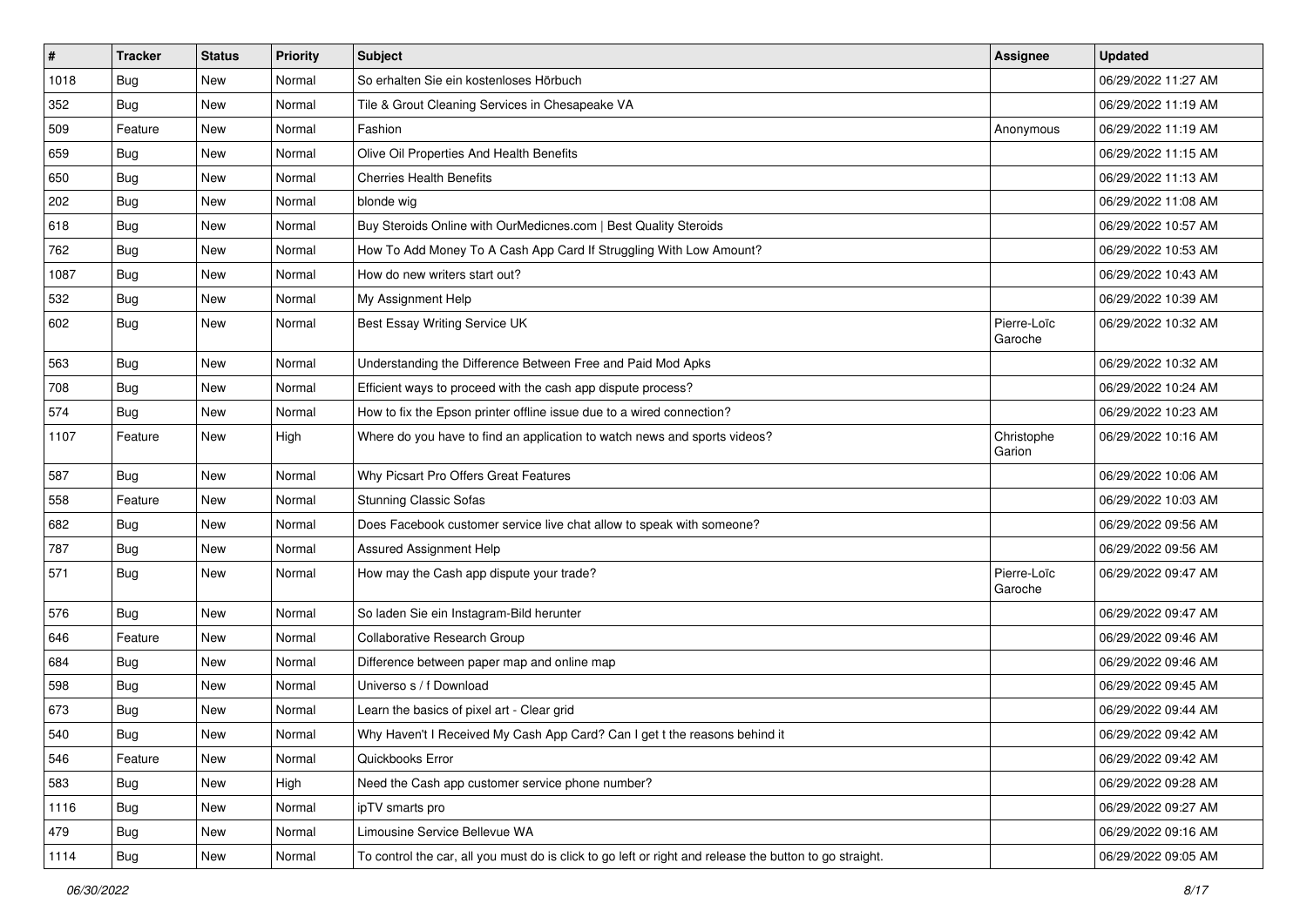| #    | <b>Tracker</b> | <b>Status</b> | <b>Priority</b> | Subject                                                                    | <b>Assignee</b>        | <b>Updated</b>      |
|------|----------------|---------------|-----------------|----------------------------------------------------------------------------|------------------------|---------------------|
| 63   | Feature        | New           | Normal          | Skip normalization step in mutation generation if it possible              | Pierre-Loïc<br>Garoche | 06/29/2022 08:54 AM |
| 800  | <b>Bug</b>     | New           | Normal          | Who Is an ETL Engineer                                                     |                        | 06/29/2022 08:54 AM |
| 655  | <b>Bug</b>     | New           | Normal          | <b>Eggplant Health Benefits</b>                                            |                        | 06/29/2022 08:18 AM |
| 216  | Feature        | New           | High            | Barry Keoghan                                                              | Pierre-Loïc<br>Garoche | 06/29/2022 08:05 AM |
| 185  | Bug            | New           | Normal          | Non-Plagiarized Research Writing                                           |                        | 06/29/2022 07:58 AM |
| 806  | Feature        | New           | Normal          | Go everywhere thanks to mapquest driving directions                        |                        | 06/29/2022 07:38 AM |
| 668  | <b>Bug</b>     | New           | Normal          | Get to know Cash App Refund Process here                                   |                        | 06/29/2022 07:21 AM |
| 494  | Bug            | New           | Normal          | <b>Buy Discussion Post</b>                                                 |                        | 06/29/2022 07:13 AM |
| 615  | <b>Bug</b>     | New           | Normal          | CheapestMedsShop   100% Safe Medicines Online in USA UK & AUS.             |                        | 06/29/2022 07:03 AM |
| 613  | <b>Bug</b>     | New           | Normal          | Buy Aspadol 100mg Tab Online in US, UK, AU   Erospharmacy                  |                        | 06/29/2022 07:00 AM |
| 761  | <b>Bug</b>     | New           | Normal          | What is it about basketball that makes it so popular in the United States? | Corentin<br>Lauverjat  | 06/29/2022 06:51 AM |
| 695  | Bug            | New           | Normal          | Refer Listas IPTV Apk                                                      |                        | 06/29/2022 06:50 AM |
| 262  | <b>Bug</b>     | New           | Normal          | It this true to dealing Wuth                                               |                        | 06/29/2022 06:48 AM |
| 134  | Bug            | New           | Normal          | wisegolfers                                                                |                        | 06/29/2022 06:38 AM |
| 225  | Bug            | New           | Normal          | instant personal loan                                                      |                        | 06/29/2022 06:37 AM |
| 450  | <b>Bug</b>     | New           | Normal          | Floor Stripping Quincy MA                                                  |                        | 06/29/2022 06:32 AM |
| 552  | Feature        | New           | Normal          | Radio rfm and the benefits of radio rfm                                    |                        | 06/29/2022 06:28 AM |
| 812  | Feature        | New           | Normal          | canon.com/ijsetup                                                          |                        | 06/29/2022 06:04 AM |
| 457  | <b>Bug</b>     | New           | Normal          | Carpet Cleaning Medford MA                                                 |                        | 06/29/2022 06:00 AM |
| 222  | Bug            | New           | Normal          | Social Profile links                                                       |                        | 06/29/2022 05:59 AM |
| 184  | <b>Bug</b>     | New           | Normal          | <b>Affordable Business Writing Services</b>                                |                        | 06/29/2022 05:53 AM |
| 704  | Bug            | New           | Normal          | Reach support team of Chime Customer Service for instant help              |                        | 06/29/2022 05:49 AM |
| 400  | Bug            | New           | Normal          | Office Moving Services in Potomac MD                                       |                        | 06/29/2022 05:42 AM |
| 465  | <b>Bug</b>     | New           | Normal          | Carpet Cleaning Westchester MA                                             |                        | 06/29/2022 05:35 AM |
| 524  | <b>Bug</b>     | New           | Normal          | How Does Google Account Recovery Work If Your Account Is Hacked?           |                        | 06/29/2022 05:32 AM |
| 178  | Bug            | New           | Normal          | transparent lace wigs                                                      |                        | 06/29/2022 05:31 AM |
| 564  | Bug            | New           | Normal          | How To Install RepelisPlus On Your Android Phone?                          |                        | 06/29/2022 05:11 AM |
| 796  | Bug            | New           | Normal          | How Does Cash App ++ actually work and What is the process of it           |                        | 06/29/2022 05:10 AM |
| 1117 | Bug            | New           | Normal          | Equal Words - Word search game for PC and Windows Phone                    |                        | 06/29/2022 04:58 AM |
| 609  | <b>Bug</b>     | New           | High            | Online Trusted Medicine Store in US for Health - Genericmedsupply          |                        | 06/29/2022 04:53 AM |
| 770  | Bug            | New           | Normal          | Canon IJ Network Tool                                                      |                        | 06/29/2022 04:48 AM |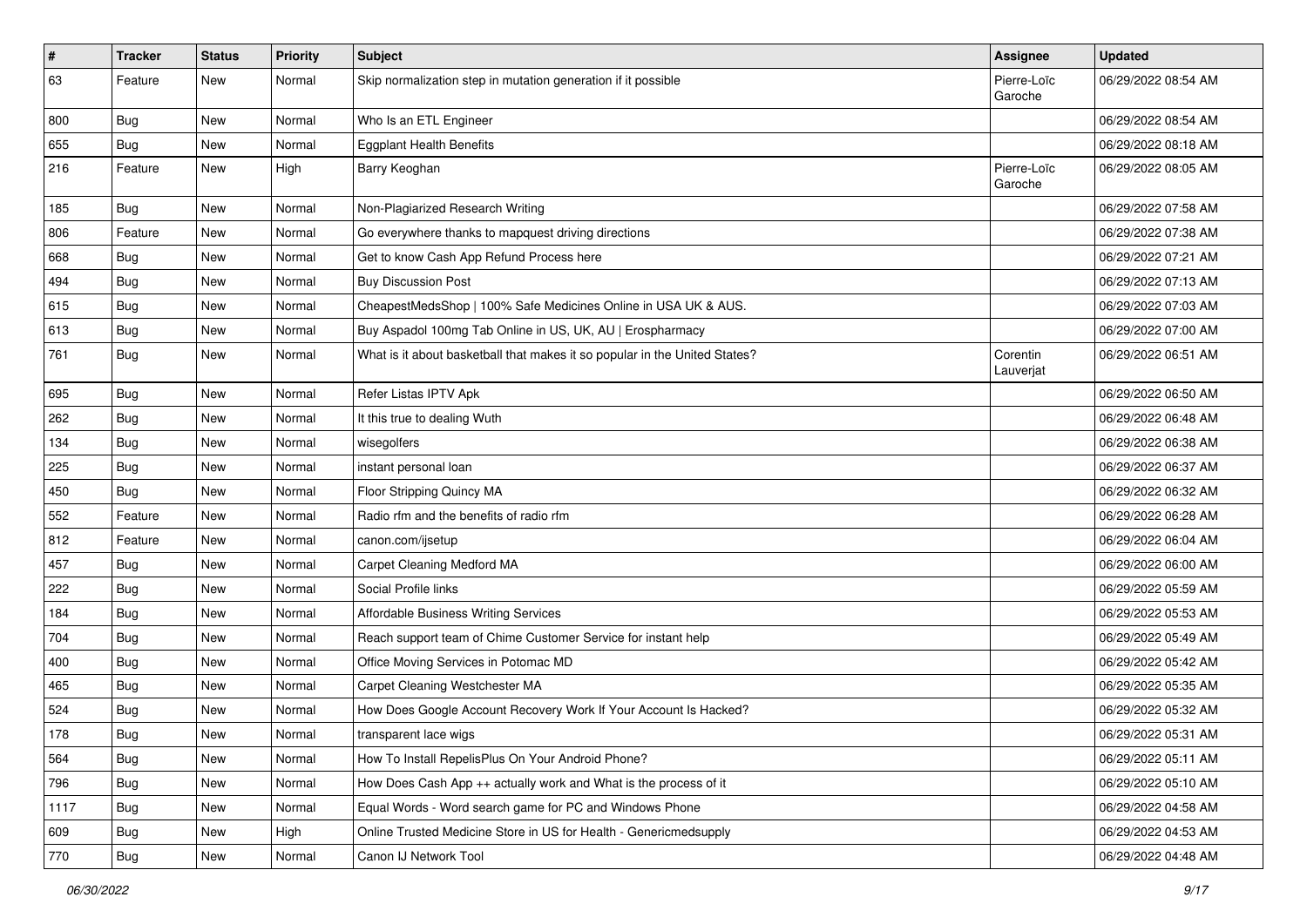| $\vert$ # | <b>Tracker</b> | <b>Status</b> | Priority | <b>Subject</b>                                                                      | <b>Assignee</b>        | <b>Updated</b>      |
|-----------|----------------|---------------|----------|-------------------------------------------------------------------------------------|------------------------|---------------------|
| 245       | <b>Bug</b>     | New           | Normal   | Write My Essay For Me Cheap                                                         |                        | 06/29/2022 04:10 AM |
| 526       | <b>Bug</b>     | New           | Normal   | Soundcloud to mp3 converter - Download Soundcloud songs                             |                        | 06/29/2022 04:01 AM |
| 804       | <b>Bug</b>     | New           | Normal   | Review                                                                              |                        | 06/29/2022 03:32 AM |
| 709       | <b>Bug</b>     | New           | Normal   | How To Load Cash App Card At Walmart Without Having To Face Any Hassle?             |                        | 06/29/2022 03:26 AM |
| 639       | <b>Bug</b>     | New           | Normal   | thong tin chinh xac                                                                 |                        | 06/29/2022 02:44 AM |
| 798       | Bug            | New           | Normal   | Who Is an ETL Engineer                                                              |                        | 06/29/2022 02:44 AM |
| 634       | <b>Bug</b>     | New           | Normal   | Buy Vidalista Tablets (Tadalafil) at [\$25 OFF + Free Shipping] Vidalistatablets    |                        | 06/29/2022 02:25 AM |
| 614       | <b>Bug</b>     | New           | Normal   | Como baixar o MOD APK no celular                                                    |                        | 06/29/2022 02:22 AM |
| 606       | Feature        | New           | Normal   | Play unblocked cookie crush 3                                                       | Pierre-Loïc<br>Garoche | 06/29/2022 01:42 AM |
| 528       | Bug            | New           | Normal   | Korean Mag                                                                          |                        | 06/29/2022 01:13 AM |
| 556       | <b>Bug</b>     | New           | Normal   | Play Game Mod Apk With Your Friends                                                 |                        | 06/29/2022 01:00 AM |
| 584       | Bug            | New           | Normal   | Want the cash app customer service number to check balance?                         |                        | 06/29/2022 01:00 AM |
| 591       | <b>Bug</b>     | New           | Normal   | How To Find Facebook Modifications For Your Spotify Premium Apk?                    |                        | 06/29/2022 12:40 AM |
| 671       | <b>Bug</b>     | New           | Normal   | Hot games                                                                           | Pierre-Loïc<br>Garoche | 06/29/2022 12:40 AM |
| 667       | <b>Bug</b>     | New           | Normal   | What Is a Ringtone?                                                                 |                        | 06/29/2022 12:34 AM |
| 703       | <b>Bug</b>     | New           | Normal   | For real-time help, dial Facebook customer service number                           |                        | 06/29/2022 12:30 AM |
| 250       | <b>Bug</b>     | New           | Normal   | Reviews of phone ringtones                                                          |                        | 06/29/2022 12:29 AM |
| 619       | Bug            | New           | Normal   | Online Trusted Medicine Store in US for Health - Genericmedsupply                   |                        | 06/29/2022 12:26 AM |
| 635       | Bug            | New           | Normal   | Buy Steroids Online with OurMedicnes.com   Best Quality Steroids                    |                        | 06/29/2022 12:17 AM |
| 550       | <b>Bug</b>     | New           | Normal   | Nederland FM - beste manieren om naar internationale radio op internet te luisteren |                        | 06/29/2022 12:06 AM |
| 669       | Feature        | New           | Normal   | Nursing Assignment Help                                                             |                        | 06/28/2022 11:16 PM |
| 797       | Bug            | New           | Normal   | Psychedelic                                                                         | Christophe<br>Garion   | 06/28/2022 11:11 PM |
| 265       | Bug            | New           | Normal   | 3 Faq's On Downloading To Your Apple Ipod                                           |                        | 06/28/2022 11:07 PM |
| 530       | <b>Bug</b>     | New           | Normal   | Cheap Assignment Writing Service UK                                                 | Anonymous              | 06/28/2022 11:00 PM |
| 541       | <b>Bug</b>     | New           | Normal   | How to fix the cash app payment failed errors?                                      |                        | 06/28/2022 10:56 PM |
| 588       | <b>Bug</b>     | New           | Normal   | YouTube Vanced Apk Manager App - Como instalá-lo                                    |                        | 06/28/2022 10:56 PM |
| 689       | Bug            | New           | Normal   | How to use twitch.tv/activate?                                                      |                        | 06/28/2022 10:48 PM |
| 715       | Bug            | New           | Normal   | Puppy Playtime Descargar gratis                                                     |                        | 06/28/2022 10:46 PM |
| 808       | <b>Bug</b>     | New           | Normal   | Sinnvolle Guten-Morgen-Grüße                                                        |                        | 06/28/2022 10:45 PM |
| 723       | <b>Bug</b>     | New           | High     | The best horror game in 2021                                                        | Christophe<br>Garion   | 06/28/2022 10:32 PM |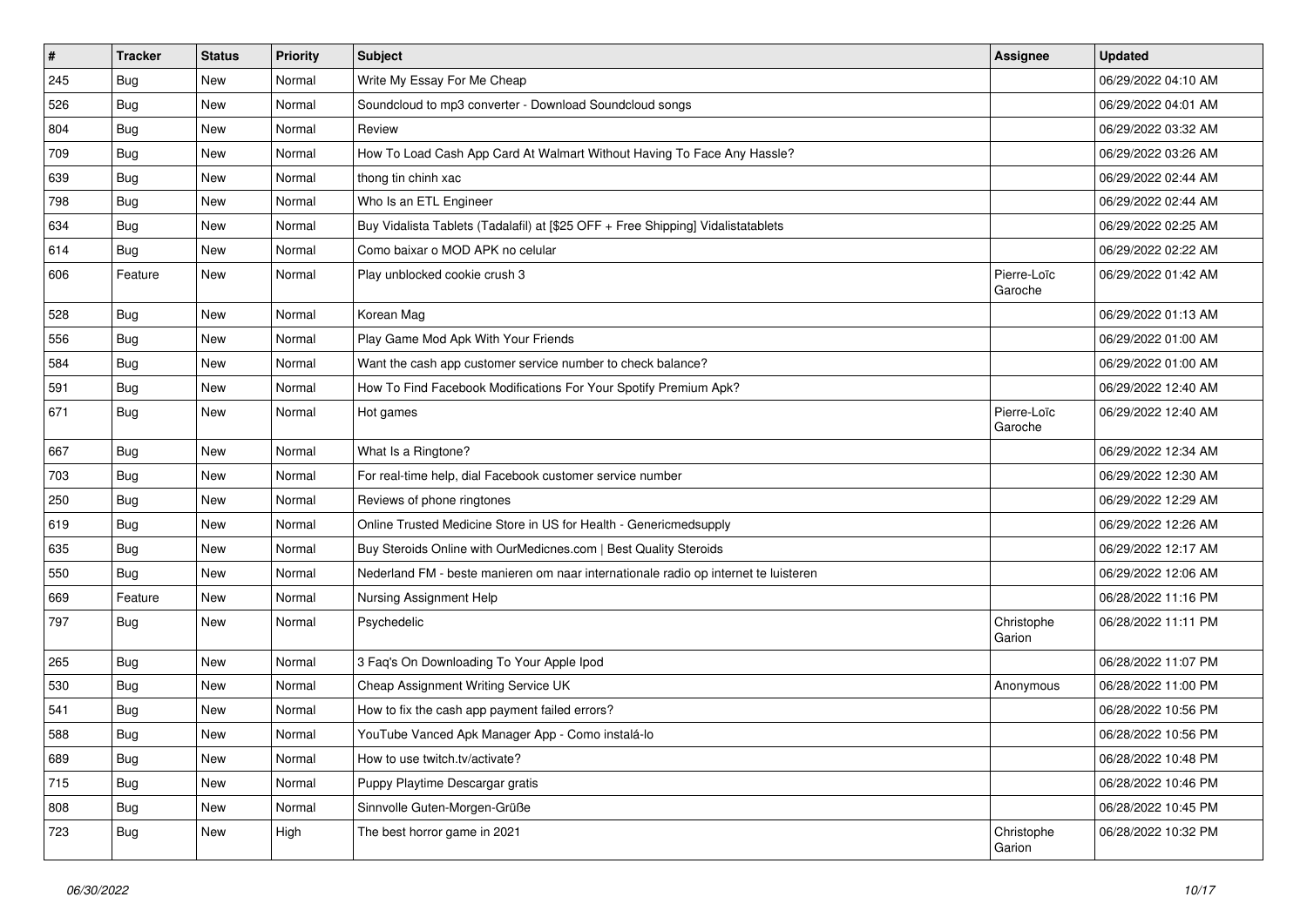| $\vert$ # | Tracker    | <b>Status</b> | <b>Priority</b> | <b>Subject</b>                                                            | <b>Assignee</b>        | <b>Updated</b>      |
|-----------|------------|---------------|-----------------|---------------------------------------------------------------------------|------------------------|---------------------|
| 805       | <b>Bug</b> | New           | Normal          | Ketamine Online Store                                                     | Christophe<br>Garion   | 06/28/2022 10:04 PM |
| 173       | Feature    | New           | Normal          | private limited company registration                                      |                        | 06/28/2022 09:51 PM |
| 683       | Feature    | New           | Normal          | Game creation                                                             |                        | 06/28/2022 09:51 PM |
| 886       | Bug        | New           | Normal          | Is the Fox News Channel on Roku free?                                     |                        | 06/28/2022 09:36 PM |
| 656       | <b>Bug</b> | New           | Normal          | Kiwi Nutrition Facts And Health Benefits                                  |                        | 06/28/2022 08:54 PM |
| 518       | <b>Bug</b> | New           | Normal          | How To Check The Balance Of Cash App Account By Taking Cash App Support?  |                        | 06/28/2022 08:51 PM |
| 139       | <b>Bug</b> | New           | Normal          | relseo                                                                    |                        | 06/28/2022 08:48 PM |
| 239       | <b>Bug</b> | New           | Normal          | Algunas características más de Choices MOD APK                            |                        | 06/28/2022 08:47 PM |
| 672       | <b>Bug</b> | New           | Normal          | The easiest way to delete ringtones on iPhone                             |                        | 06/28/2022 08:44 PM |
| 138       | Bug        | New           | Normal          | own-sweethome                                                             |                        | 06/28/2022 08:42 PM |
| 711       | <b>Bug</b> | New           | Normal          | Human Fall Flat Apk Download                                              |                        | 06/28/2022 08:27 PM |
| 740       | Feature    | New           | Normal          | Online Thesis Help USA                                                    |                        | 06/28/2022 08:25 PM |
| 171       | Feature    | New           | Normal          | loan management system                                                    |                        | 06/28/2022 08:24 PM |
| 594       | Feature    | New           | Normal          | How does research proposal help online make it easy for me?               |                        | 06/28/2022 08:23 PM |
| 474       | <b>Bug</b> | New           | Normal          | Floor Waxing Arlington MA                                                 |                        | 06/28/2022 08:10 PM |
| 569       | <b>Bug</b> | New           | Normal          | What is the incoming and outgoing mail server for Outlook IMAP settings?  | Pierre-Loïc<br>Garoche | 06/28/2022 07:38 PM |
| 167       | Bug        | New           | Normal          | instant loan without documents                                            | Anonymous              | 06/28/2022 07:35 PM |
| 663       | <b>Bug</b> | New           | Normal          | Know how the Cash app twitches words in a detailed way.                   | Pierre-Loïc<br>Garoche | 06/28/2022 07:08 PM |
| 229       | Feature    | New           | Normal          | How To Delete Cash App Account? - Check Out the Steps In Detail           |                        | 06/28/2022 07:06 PM |
| 888       | <b>Bug</b> | New           | Normal          | Is the Fox News Channel on Roku free?                                     |                        | 06/28/2022 06:58 PM |
| 123       | <b>Bug</b> | New           | Normal          | https://www.reddit.com/r/NRLgrandfinal2020/                               |                        | 06/28/2022 06:50 PM |
| 372       | <b>Bug</b> | New           | Normal          | Auto Transport Services in Arlington County VA                            |                        | 06/28/2022 06:49 PM |
| 271       | Feature    | New           | Normal          | Fashion                                                                   |                        | 06/28/2022 06:41 PM |
| 477       | Bug        | New           | Normal          | What Does Online Coupon Mean?                                             |                        | 06/28/2022 06:40 PM |
| 693       | Feature    | New           | Normal          | How To Get My Money Back From The Cash App To Your Wallet?                |                        | 06/28/2022 06:38 PM |
| 733       | Bug        | New           | Normal          | How does one go about getting a book deal?                                |                        | 06/28/2022 06:35 PM |
| 533       | <b>Bug</b> | New           | Normal          | How to complete the homework assignments in economics in the easiest way? |                        | 06/28/2022 06:26 PM |
| 1110      | <b>Bug</b> | New           | Normal          | Six Guns Mod Apk Answers Your Questions                                   | Pierre-Loïc<br>Garoche | 06/28/2022 06:26 PM |
| 149       | <b>Bug</b> | New           | Normal          | dftgy                                                                     |                        | 06/28/2022 06:18 PM |
| 1000      | <b>Bug</b> | New           | Normal          | Super easy way to zoom photos and upload to Instagram                     | Christophe<br>Garion   | 06/28/2022 06:14 PM |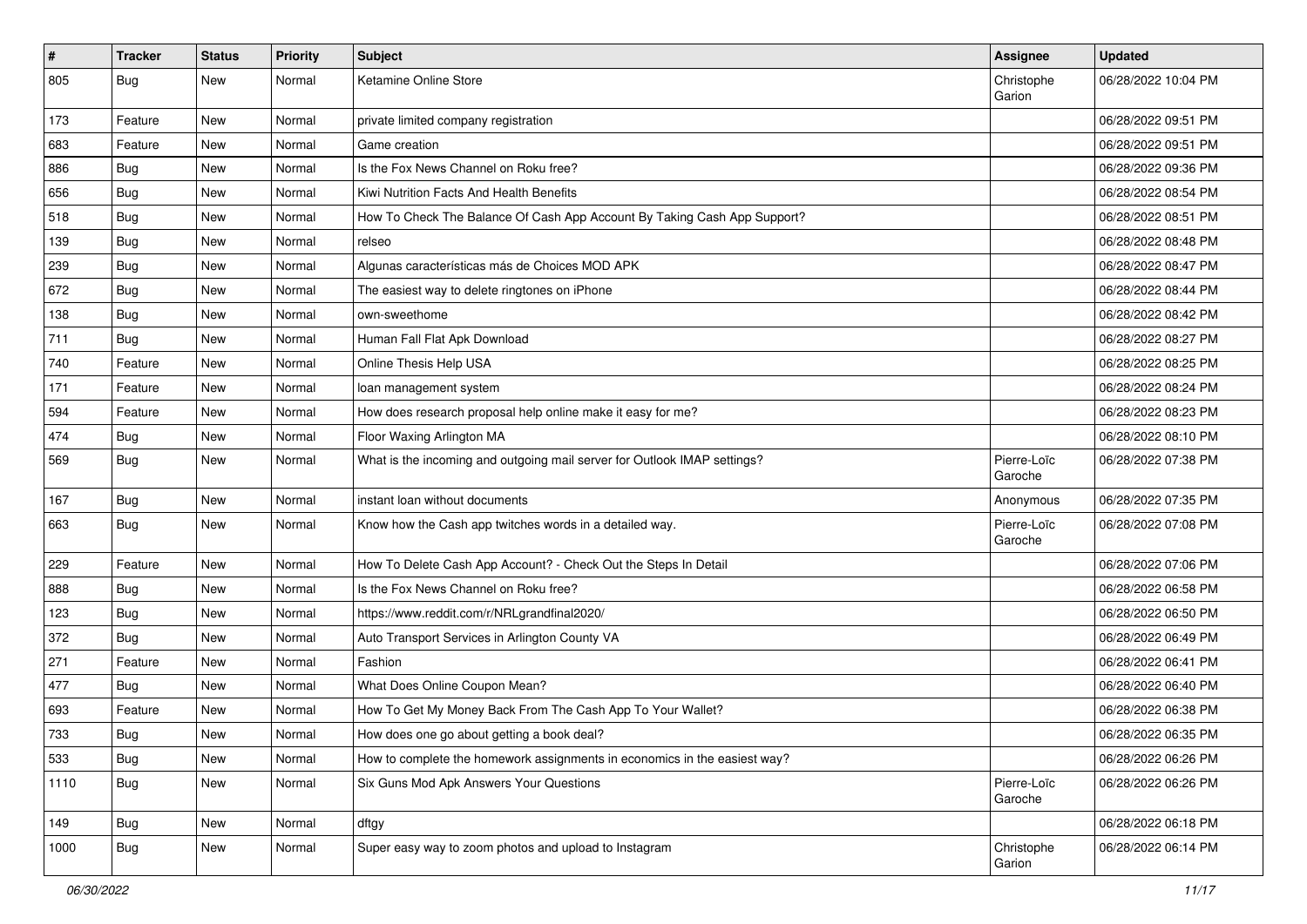| $\vert$ # | <b>Tracker</b> | <b>Status</b> | <b>Priority</b> | Subject                                                     | <b>Assignee</b>        | <b>Updated</b>      |
|-----------|----------------|---------------|-----------------|-------------------------------------------------------------|------------------------|---------------------|
| 207       | Feature        | New           | Low             | real estate lead conversion                                 |                        | 06/28/2022 06:09 PM |
| 648       | Feature        | New           | Normal          | <b>Plum Health Benefits</b>                                 |                        | 06/28/2022 06:02 PM |
| 651       | <b>Bug</b>     | New           | Normal          | Salmon Health Benefits                                      |                        | 06/28/2022 05:49 PM |
| 780       | <b>Bug</b>     | New           | Normal          | Best Whatsapp Modified APKs                                 | Pierre-Loïc<br>Garoche | 06/28/2022 05:38 PM |
| 813       | Feature        | New           | Normal          | Canon.com/ijsetup                                           |                        | 06/28/2022 05:15 PM |
| 643       | <b>Bug</b>     | New           | Normal          | Oreo TV Apk Download                                        |                        | 06/28/2022 04:57 PM |
| 159       | Bug            | New           | Normal          | xfguih njgkh                                                |                        | 06/28/2022 04:45 PM |
| 726       | <b>Bug</b>     | New           | Normal          | Mobile Application Development Services                     |                        | 06/28/2022 04:44 PM |
| 697       | Bug            | New           | Normal          | How to Descargar Pura TV For Android                        |                        | 06/28/2022 04:43 PM |
| 224       | Feature        | New           | Normal          | Instant Personal Loan                                       | Pierre-Loïc<br>Garoche | 06/28/2022 04:40 PM |
| 186       | Feature        | New           | Normal          | homoeobazaar                                                |                        | 06/28/2022 04:29 PM |
| 1115      | Bug            | New           | Normal          | How to access your saved favorite Tiktok                    |                        | 06/28/2022 03:59 PM |
| 793       | Feature        | New           | Urgent          | Where can I find cheap FIFA coins?                          | Pierre-Loïc<br>Garoche | 06/28/2022 03:41 PM |
| 769       | <b>Bug</b>     | New           | Normal          | check my cash app                                           |                        | 06/28/2022 03:29 PM |
| 816       | Bug            | New           | Normal          | Play Scribble io fun with everyone                          |                        | 06/28/2022 03:20 PM |
| 570       | Bug            | New           | Normal          | What is Sutton bank cash app customer service phone number? | Pierre-Loïc<br>Garoche | 06/28/2022 03:09 PM |
| 240       | Feature        | New           | Normal          | Juego interesante de Dragon Ball Legends MOD APK            |                        | 06/28/2022 02:55 PM |
| 980       | Bug            | New           | Normal          | Free Gas Cards for the Unemployed                           |                        | 06/28/2022 02:54 PM |
| 645       | <b>Bug</b>     | New           | Normal          | thong tin chinh xac nhat hom nay                            |                        | 06/28/2022 02:48 PM |
| 647       | Feature        | New           | Normal          | <b>Cranberry Health Benefits</b>                            |                        | 06/28/2022 02:47 PM |
| 776       | <b>Bug</b>     | New           | Normal          | Wibargain                                                   |                        | 06/28/2022 01:57 PM |
| 605       | Feature        | New           | Normal          | What will the future of logo design be like?                |                        | 06/28/2022 01:31 PM |
| 969       | Bug            | New           | Normal          | Watch NCAA Football Live Match Free                         |                        | 06/28/2022 01:31 PM |
| 280       | Bug            | New           | Normal          | Pacific Web Design                                          |                        | 06/28/2022 01:25 PM |
| 315       | Bug            | New           | Normal          | Dissertation help UK                                        |                        | 06/28/2022 01:20 PM |
| 729       | Bug            | New           | Normal          | Canon IJ Network Tool                                       |                        | 06/28/2022 01:10 PM |
| 545       | Feature        | New           | Normal          | Best Canvas Print Company                                   |                        | 06/28/2022 01:08 PM |
| 460       | Bug            | New           | Normal          | Floor Cleaning Medford MA                                   |                        | 06/28/2022 01:07 PM |
| 815       | <b>Bug</b>     | New           | Normal          | how do i call cash app customer service                     | Xavier Thirioux        | 06/28/2022 01:04 PM |
| 201       | <b>Bug</b>     | New           | Normal          | closure wig                                                 |                        | 06/28/2022 12:58 PM |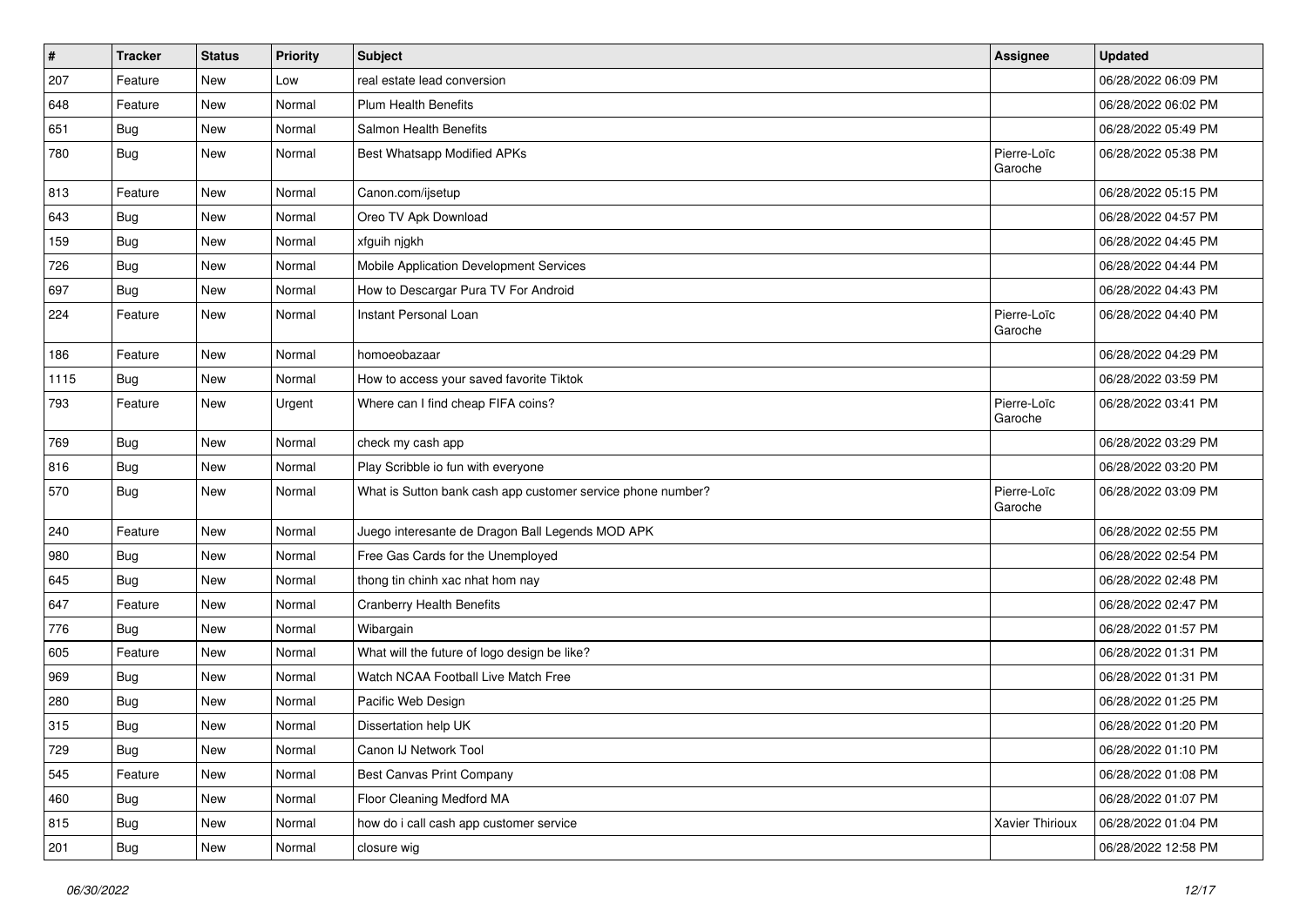| $\vert$ # | <b>Tracker</b> | <b>Status</b> | <b>Priority</b> | <b>Subject</b>                                                                                      | Assignee          | <b>Updated</b>      |
|-----------|----------------|---------------|-----------------|-----------------------------------------------------------------------------------------------------|-------------------|---------------------|
| 784       | <b>Bug</b>     | New           | Normal          | How To Add Money On Cash App Card And Check The Funds?                                              |                   | 06/28/2022 12:36 PM |
| 670       | Bug            | New           | Normal          | JTWhatsApp Apk - The New and Improved WhatsApp                                                      |                   | 06/28/2022 12:32 PM |
| 773       | <b>Bug</b>     | New           | Normal          | Spades - Play online free                                                                           |                   | 06/28/2022 12:26 PM |
| 471       | <b>Bug</b>     | New           | Normal          | Residential Floor Cleaning Westchester MA                                                           |                   | 06/28/2022 12:23 PM |
| 828       | Bug            | New           | Normal          | Nursery management                                                                                  |                   | 06/28/2022 12:10 PM |
| 206       | <b>Bug</b>     | New           | Low             | <b>Cheap Electric Bikes</b>                                                                         |                   | 06/28/2022 12:08 PM |
| 743       | <b>Bug</b>     | New           | Normal          | They promote 'pixel art' contests and a 'game jam' related to the work and figure of Carlos Casares |                   | 06/28/2022 12:04 PM |
| 690       | <b>Bug</b>     | New           | Normal          | campervan hire                                                                                      |                   | 06/28/2022 11:55 AM |
| 781       | <b>Bug</b>     | New           | Normal          | Free Whatsapp Group to Join                                                                         |                   | 06/28/2022 11:48 AM |
| 464       | Bug            | New           | Normal          | Upholstery Cleaning Westchester MA                                                                  |                   | 06/28/2022 11:39 AM |
| 785       | <b>Bug</b>     | New           | Normal          | How To Get Money Off Cash App Without Card Or With A Card?                                          |                   | 06/28/2022 11:35 AM |
| 174       | Feature        | New           | Normal          | Digital Marketing Philadelphia                                                                      |                   | 06/28/2022 11:34 AM |
| 627       | Bug            | New           | Normal          | <b>HELO</b>                                                                                         |                   | 06/28/2022 11:28 AM |
| 981       | <b>Bug</b>     | New           | Normal          | VidMate Mod APK                                                                                     |                   | 06/28/2022 11:24 AM |
| 976       | Bug            | New           | Normal          | How to delete the cash app account history right now?                                               | Hamza<br>Bourbouh | 06/28/2022 11:22 AM |
| 794       | Feature        | New           | Normal          | Safe place to buy fifa coins                                                                        |                   | 06/28/2022 11:15 AM |
| 810       | Feature        | New           | Normal          | how to remove viruses from a phone                                                                  |                   | 06/28/2022 11:13 AM |
| 637       | Feature        | New           | Normal          | Why do the Outlook rules not work in my account?                                                    |                   | 06/28/2022 11:12 AM |
| 129       | <b>Bug</b>     | New           | Normal          | xcvgbgh                                                                                             |                   | 06/28/2022 11:10 AM |
| 170       | Feature        | New           | Normal          | top mba colleges in bangalore                                                                       |                   | 06/28/2022 10:55 AM |
| 182       | <b>Bug</b>     | New           | Normal          | <b>Healthcare Custom Writing Services</b>                                                           |                   | 06/28/2022 10:53 AM |
| 611       | Feature        | New           | Normal          | Buy All Modafinil & Armodafinil Tablets @Buy Modafinil US                                           |                   | 06/28/2022 10:53 AM |
| 1129      | <b>Bug</b>     | New           | Normal          | how to enable direct deposit on cash app?                                                           |                   | 06/28/2022 10:44 AM |
| 469       | Bug            | New           | Normal          | Germs Removal Westchester MA                                                                        |                   | 06/28/2022 10:40 AM |
| 654       | Feature        | New           | Normal          | Peach Health Benefits                                                                               |                   | 06/28/2022 10:03 AM |
| 666       | Bug            | New           | Normal          | 470+ pages à colorier de Noël                                                                       |                   | 06/28/2022 10:02 AM |
| 809       | <b>Bug</b>     | New           | Normal          | Smash Karts - immerse yourself in the exciting race                                                 |                   | 06/28/2022 09:57 AM |
| 632       | Bug            | New           | Normal          | CheapestMedsShop   100% Safe Medicines Online in UK & AUS.                                          |                   | 06/28/2022 09:52 AM |
| 128       | <b>Bug</b>     | New           | Normal          | dfgbd                                                                                               |                   | 06/28/2022 09:48 AM |
| 997       | Bug            | New           | Normal          | 123.hp.com/laserjet                                                                                 |                   | 06/28/2022 09:48 AM |
| 565       | <b>Bug</b>     | New           | Normal          | How To Install RepelisPlus On Your Android Phone?                                                   |                   | 06/28/2022 09:46 AM |
| 610       | Feature        | New           | Normal          | CheapestMedsShop 100% Safe Medicines Online in USA UK & AUS.                                        |                   | 06/28/2022 09:42 AM |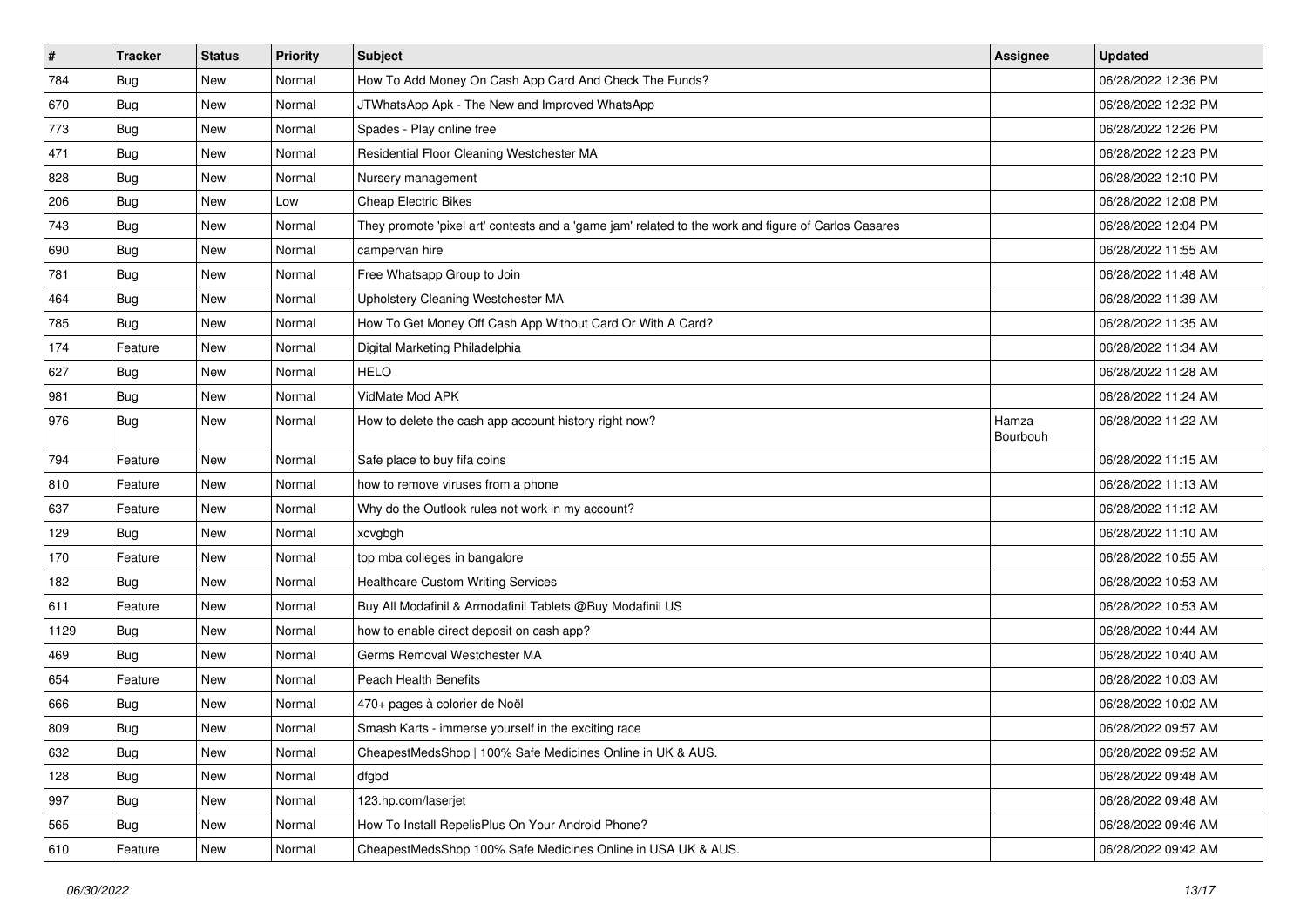| $\pmb{\#}$ | <b>Tracker</b> | <b>Status</b> | Priority | <b>Subject</b>                                                                                               | <b>Assignee</b>        | <b>Updated</b>      |
|------------|----------------|---------------|----------|--------------------------------------------------------------------------------------------------------------|------------------------|---------------------|
| 1100       | Feature        | New           | Low      | <b>Food Products</b>                                                                                         | Pierre-Loïc<br>Garoche | 06/28/2022 09:40 AM |
| 817        | Bug            | New           | Normal   | Pacman 30th Anniversary                                                                                      |                        | 06/28/2022 09:20 AM |
| 210        | <b>Bug</b>     | New           | Normal   | Issue with check symbol in Cash App? Dial assist number with calling Cash App customer service phone number. |                        | 06/28/2022 09:09 AM |
| 821        | Bug            | New           | Normal   | Nicoo - A Review of the Popular Battle Royale Game                                                           |                        | 06/28/2022 08:30 AM |
| 548        | <b>Bug</b>     | New           | Normal   | Web N Logo Design                                                                                            |                        | 06/28/2022 08:24 AM |
| 649        | Feature        | New           | Normal   | Pear Health Benefits                                                                                         |                        | 06/28/2022 08:04 AM |
| 1099       | Feature        | New           | Normal   | Whatsapp Plus - A New Way Of Communicating                                                                   |                        | 06/28/2022 07:57 AM |
| 608        | Feature        | New           | Normal   | How To Do Hotmail Password Reset Without Phone Number?                                                       |                        | 06/28/2022 07:39 AM |
| 722        | <b>Bug</b>     | New           | Normal   | Vergrößern Sie Instagram-Fotos mit instazoom                                                                 | Christophe<br>Garion   | 06/28/2022 07:21 AM |
| 734        | Bug            | New           | Normal   | DR. STRANGE: Multiverse of Scheduling Madness!                                                               |                        | 06/28/2022 07:07 AM |
| 621        | Bug            | New           | Normal   | Buy All Modafinil & Armodafinil Tablets @Buy Modafinil US                                                    |                        | 06/28/2022 06:49 AM |
| 640        | Bug            | New           | Normal   | play game with me                                                                                            |                        | 06/28/2022 06:33 AM |
| 973        | Feature        | New           | Normal   | Free NFL Streaming Sites                                                                                     |                        | 06/28/2022 06:27 AM |
| 629        | Bug            | New           | Normal   | How Can I Load Cash App Card at Walmart straight away?                                                       |                        | 06/28/2022 06:07 AM |
| 753        | <b>Bug</b>     | New           | Normal   | onlineessaygrader                                                                                            |                        | 06/28/2022 05:55 AM |
| 744        | <b>Bug</b>     | New           | Normal   | <b>Pixel Survive</b>                                                                                         |                        | 06/28/2022 05:13 AM |
| 702        | Bug            | New           | Normal   | Avail Chime Customer Service to know How To Get Chime Bank Statement                                         |                        | 06/28/2022 04:58 AM |
| 822        | Bug            | New           | Normal   | Dowload Your Boyfriend Game                                                                                  |                        | 06/28/2022 04:56 AM |
| 231        | Bug            | New           | Normal   | Is the ringtone download difficult or not?                                                                   | Pierre-Loïc<br>Garoche | 06/28/2022 04:48 AM |
| 620        | Bug            | New           | Normal   | Viagra Meds: Fastest & Quick Delivery On Your Doorstep - USA                                                 |                        | 06/28/2022 04:33 AM |
| 965        | Bug            | New           | Normal   | Go with cash app customer service to know where I can load my cash app card                                  |                        | 06/28/2022 04:30 AM |
| 685        | <b>Bug</b>     | New           | Low      | youtube thumbnail downloader                                                                                 | Pierre-Loïc<br>Garoche | 06/28/2022 04:26 AM |
| 577        | <b>Bug</b>     | New           | Normal   | Follow these easy steps to make Admiral Casino Login                                                         |                        | 06/28/2022 03:52 AM |
| 1105       | <b>Bug</b>     | New           | High     | What is Mahjong online?                                                                                      |                        | 06/28/2022 03:47 AM |
| 193        | <b>Bug</b>     | New           | Normal   | 18% Discount on Homeopathic medicines                                                                        |                        | 06/28/2022 03:38 AM |
| 617        | <b>Bug</b>     | New           | Normal   | Buy Vidalista Tablets (Tadalafil) at [\$25 OFF + Free Shipping] Vidalistatablets                             |                        | 06/28/2022 03:33 AM |
| 983        | Bug            | New           | Normal   | Finding issue in tekken 3 game?                                                                              |                        | 06/28/2022 03:26 AM |
| 802        | <b>Bug</b>     | New           | Normal   | Who Is an ETL Engineer                                                                                       |                        | 06/28/2022 02:03 AM |
| 483        | <b>Bug</b>     | New           | Normal   | UK best essay writing service                                                                                |                        | 06/28/2022 01:35 AM |
| 999        | <b>Bug</b>     | New           | Normal   | Is there a way to find Google Feud answers?                                                                  |                        | 06/28/2022 01:27 AM |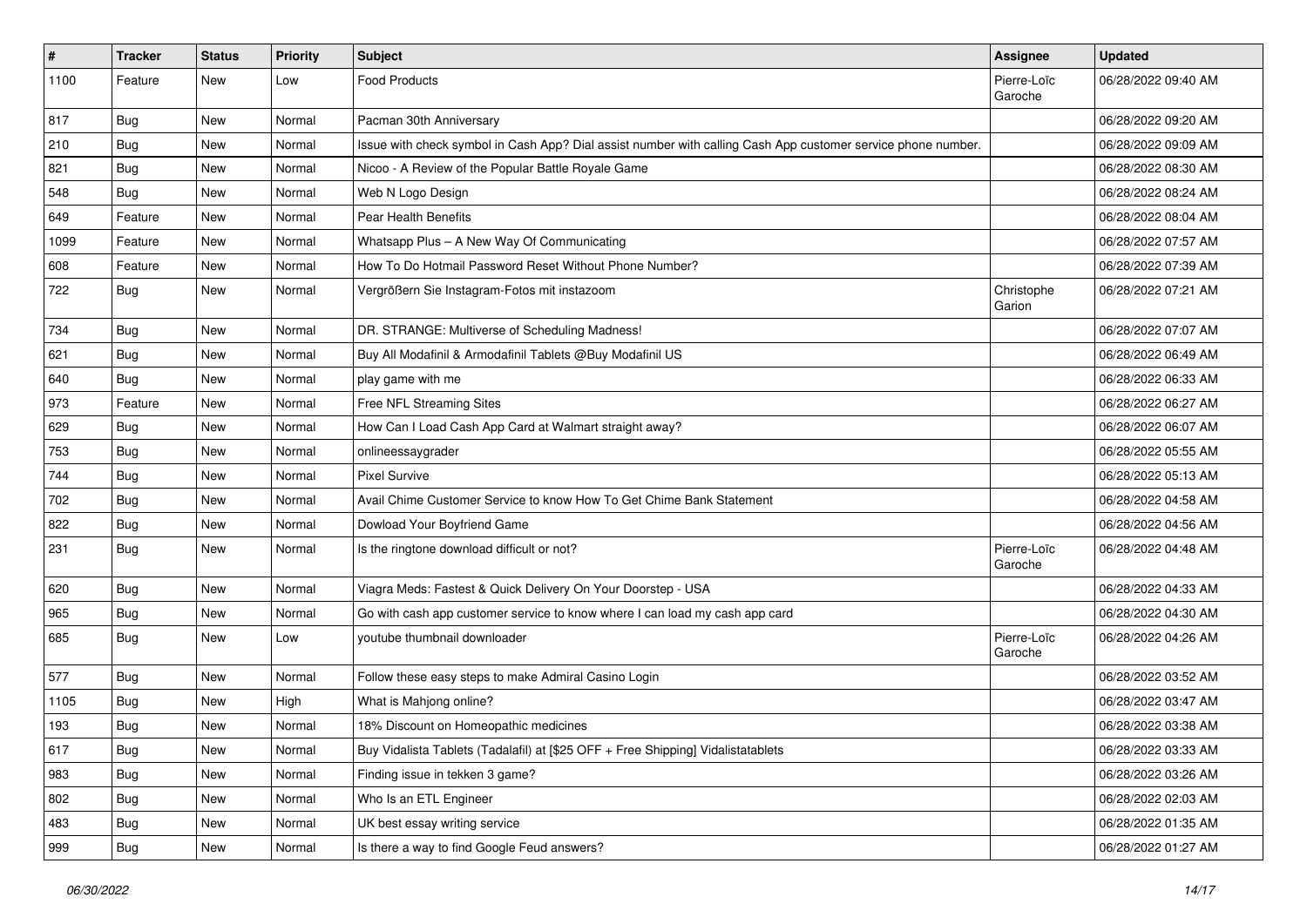| $\pmb{\#}$ | <b>Tracker</b> | <b>Status</b> | Priority | Subject                                                                      | <b>Assignee</b>        | <b>Updated</b>      |
|------------|----------------|---------------|----------|------------------------------------------------------------------------------|------------------------|---------------------|
| 242        | Feature        | New           | Normal   | Descripción de Torque Pro MOD APK para Android                               |                        | 06/28/2022 01:14 AM |
| 348        | <b>Bug</b>     | New           | Normal   | Mold Removal Services in Chesapeake VA                                       |                        | 06/28/2022 12:53 AM |
| 200        | Bug            | New           | Normal   | uiopi[o                                                                      |                        | 06/28/2022 12:33 AM |
| 814        | <b>Bug</b>     | New           | Normal   | Stage Fright Cure                                                            | Pierre-Loïc<br>Garoche | 06/28/2022 12:31 AM |
| 114        | Bug            | New           | Normal   | <b>Medical Research Writing Services</b>                                     |                        | 06/28/2022 12:06 AM |
| 714        | <b>Bug</b>     | New           | Normal   | Cuevana 3 Premium - Enjoy Your Favorite Movies and TV Shows on Your Smart TV |                        | 06/27/2022 11:43 PM |
| 939        | Bug            | New           | Normal   | Ability to change sound notifications                                        | Christophe<br>Garion   | 06/27/2022 11:29 PM |
| 607        | Bug            | New           | Normal   | Vex 5                                                                        |                        | 06/27/2022 11:24 PM |
| 665        | Feature        | New           | Normal   | Look for a dedicated help with finance assignment                            |                        | 06/27/2022 11:10 PM |
| 595        | Bug            | New           | Normal   | RFM Online - une révolution dans la gestion de l'identité numérique          |                        | 06/27/2022 11:06 PM |
| 116        | Bug            | New           | Normal   | aertaeyg                                                                     |                        | 06/27/2022 11:06 PM |
| 830        | <b>Bug</b>     | New           | Normal   | Poppy Playtime APK                                                           |                        | 06/27/2022 10:31 PM |
| 737        | <b>Bug</b>     | New           | Normal   | How Do I Talk To A Live Person At Facebook If Anything Is Doubtful?          |                        | 06/27/2022 09:59 PM |
| 600        | <b>Bug</b>     | New           | Normal   | Play Store Pro                                                               |                        | 06/27/2022 09:43 PM |
| 948        | <b>Bug</b>     | New           | Normal   | Canon IJ Network Tool                                                        |                        | 06/27/2022 09:30 PM |
| 215        | Bug            | New           | Normal   | How For Top Level Cell Phone For You                                         |                        | 06/27/2022 09:19 PM |
| 73         | Bug            | New           | Urgent   | properties ID is not set in Json in EMF backend                              | Pierre-Loïc<br>Garoche | 06/27/2022 09:11 PM |
| 568        | Bug            | New           | Normal   | Instale a versão mais recente do YouTube Premium                             |                        | 06/27/2022 08:56 PM |
| 824        | Feature        | New           | Normal   | How to watch Fox News on my Smart TV or similar devices?                     | Pierre-Loïc<br>Garoche | 06/27/2022 08:32 PM |
| 971        | <b>Bug</b>     | New           | Normal   | How Do I Check Balance On Cash App Card With Optimum Ease?                   |                        | 06/27/2022 08:16 PM |
| 779        | Feature        | New           | Normal   | Latest Whatsapp groups for Teens                                             | Pierre-Loïc<br>Garoche | 06/27/2022 08:15 PM |
| 951        | <b>Bug</b>     | New           | Normal   | Canon.com/ijsetup                                                            |                        | 06/27/2022 07:56 PM |
| 987        | Bug            | New           | Normal   | <b>Medicinal Mushrooms</b>                                                   |                        | 06/27/2022 07:13 PM |
| 739        | Bug            | New           | Normal   | law dissertation help                                                        |                        | 06/27/2022 06:12 PM |
| 756        | Feature        | New           | Normal   | Your one-stop destination for the thesis writing service                     |                        | 06/27/2022 05:46 PM |
| 763        | <b>Bug</b>     | New           | High     | How to Make a Ringtone on Your iPhone                                        |                        | 06/27/2022 04:16 PM |
| 760        | Bug            | New           | Normal   | apkmod                                                                       |                        | 06/27/2022 04:13 PM |
| 986        | Bug            | New           | Normal   | dbhdsvbhdf                                                                   | Christophe<br>Garion   | 06/27/2022 04:12 PM |
| 738        | <b>Bug</b>     | New           | Normal   | How Much Amount Do I Get Using The Referral Code For Cash App?               |                        | 06/27/2022 03:58 PM |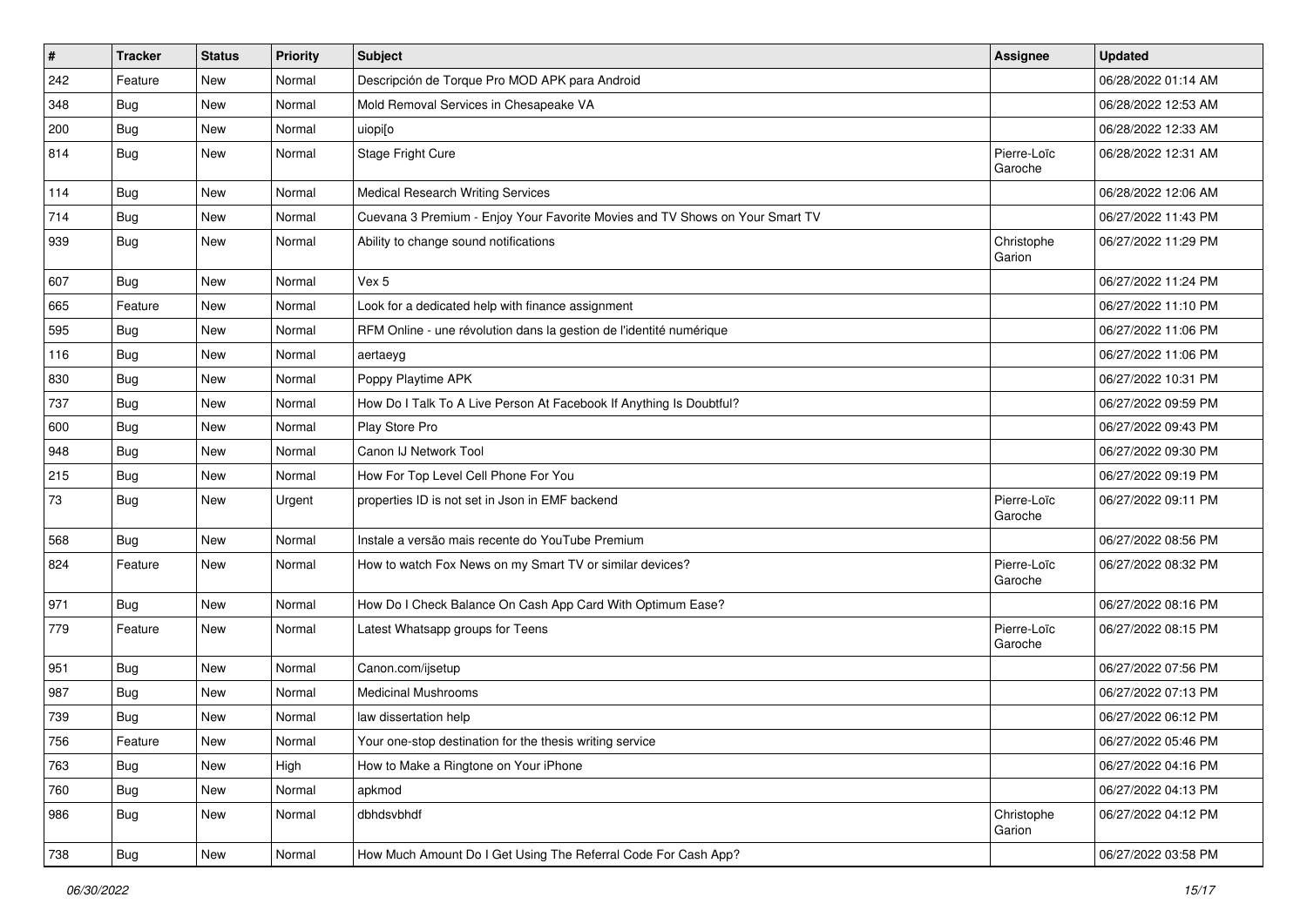| $\vert$ # | <b>Tracker</b> | <b>Status</b> | <b>Priority</b> | <b>Subject</b>                                                                         | Assignee             | <b>Updated</b>      |
|-----------|----------------|---------------|-----------------|----------------------------------------------------------------------------------------|----------------------|---------------------|
| 953       | <b>Bug</b>     | New           | Normal          | Manga Dogs - Read Your Favorite Comics on Your Smartphone                              |                      | 06/27/2022 03:53 PM |
| 272       | Feature        | New           | Normal          | Fashion                                                                                |                      | 06/27/2022 03:53 PM |
| 686       | Bug            | New           | Normal          | Welcome To The Most Demandable Mahipalpur Escorts Agency                               |                      | 06/27/2022 03:45 PM |
| 1119      | <b>Bug</b>     | New           | Normal          | Klondike Solitaire                                                                     |                      | 06/27/2022 03:00 PM |
| 196       | Bug            | New           | Normal          | Homoeobazaar For Homeopathy Medicines                                                  |                      | 06/27/2022 02:18 PM |
| 484       | <b>Bug</b>     | New           | Normal          | UK best essay writing service                                                          |                      | 06/27/2022 02:01 PM |
| 274       | Bug            | New           | Normal          | How AI is transforming coupon marketing campaigns?                                     | Anonymous            | 06/27/2022 01:54 PM |
| 1128      | <b>Bug</b>     | New           | Normal          | cvjvfbdi                                                                               | Hamza<br>Bourbouh    | 06/27/2022 01:52 PM |
| 1101      | <b>Bug</b>     | <b>New</b>    | Normal          | How to Delete Cash App History at once?                                                |                      | 06/27/2022 01:33 PM |
| 995       | Feature        | New           | Normal          | "ij.start canon                                                                        |                      | 06/27/2022 01:29 PM |
| 716       | <b>Bug</b>     | New           | Normal          | La celebración de un BabyShower.                                                       |                      | 06/27/2022 12:29 PM |
| 801       | Bug            | New           | Normal          | Who Is an ETL Engineer                                                                 |                      | 06/27/2022 12:25 PM |
| 579       | Bug            | New           | Normal          | YOUR CV MAKES YOUR FIRST IMPRESSION                                                    | Christophe<br>Garion | 06/27/2022 12:22 PM |
| 233       | Bug            | New           | Normal          | Anauthorsway.com: My User Experience                                                   |                      | 06/27/2022 12:02 PM |
| 644       | <b>Bug</b>     | New           | Normal          | <b>TeaTV App Review</b>                                                                |                      | 06/27/2022 11:47 AM |
| 235       | <b>Bug</b>     | New           | Low             | HP Printer Assistant Software   Download & Install HP Assistant                        |                      | 06/27/2022 10:48 AM |
| 1118      | <b>Bug</b>     | New           | Normal          | Gameplay Minecraft                                                                     |                      | 06/27/2022 10:33 AM |
| 538       | <b>Bug</b>     | New           | Normal          | Will cash app refund money if scammed quickly?                                         |                      | 06/27/2022 10:25 AM |
| 792       | Bug            | New           | Normal          | What is Google Camera Mod?                                                             |                      | 06/27/2022 10:20 AM |
| 232       | Bug            | New           | Normal          | FM whatsapp messaging app.                                                             |                      | 06/27/2022 10:04 AM |
| 590       | Bug            | New           | Normal          | Follow proper initiatives to check my cash app card balance:                           |                      | 06/27/2022 09:57 AM |
| 675       | Bug            | New           | Normal          | What Are Smart Tactics To Fix Cash App Transfer Failed Hurdles?                        |                      | 06/27/2022 09:51 AM |
| 944       | Feature        | New           | Normal          | Canon.com/ijsetup                                                                      |                      | 06/27/2022 09:46 AM |
| 819       | Bug            | New           | Normal          | Metal Slug Apk para Android                                                            |                      | 06/27/2022 09:35 AM |
| 988       | <b>Bug</b>     | New           | Normal          | <b>Medicinal Mushrooms</b>                                                             |                      | 06/27/2022 09:33 AM |
| 113       | <b>Bug</b>     | New           | Normal          | ufc 254 live                                                                           |                      | 06/27/2022 08:54 AM |
| 959       | Bug            | New           | Normal          | Get connected with cash app team-How to get money off cash app at walmart without card |                      | 06/27/2022 08:52 AM |
| 653       | <b>Bug</b>     | New           | Normal          | Jujube (Jinjoles): Properties And Health Benefits                                      |                      | 06/27/2022 08:47 AM |
| 720       | Bug            | New           | Normal          | How does Cash App Phone Number provide a quick treatment?                              |                      | 06/27/2022 08:02 AM |
| 158       | <b>Bug</b>     | New           | Normal          | dfghj zcvgh                                                                            |                      | 06/27/2022 07:28 AM |
| 681       | Feature        | New           | High            | Online Class                                                                           |                      | 06/27/2022 07:20 AM |
| 996       | Bug            | New           | Normal          | Cricut.com/setup                                                                       |                      | 06/27/2022 07:12 AM |